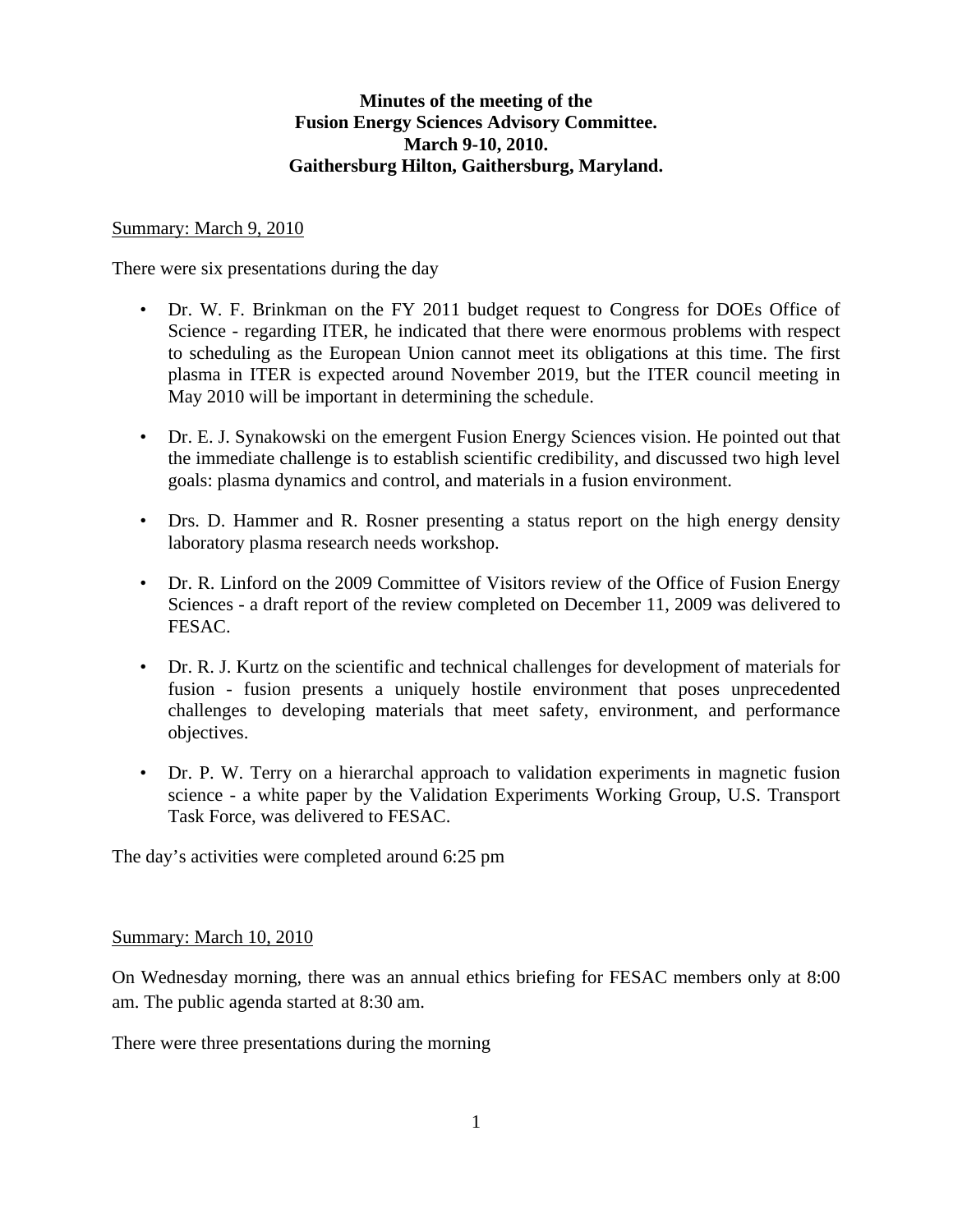- Dr. Steven E. Koonin talked about the vision of Department of Energy and looked at the future directions of the fusion energy program.
- Dr. Jeffery Freidberg reported on the fusion-fission hybrid workshop and presented his views on the impact of a non-existent fusion technology program.
- Dr. Falcone reported on the new FES-funded activity at the SLAC National Accelerator Laboratory. In particular, he talked about the MEC instrument and the interesting physics issues that can studied using this instrument.

After these presentations there were five public comments by Dr. Wurden, Dr. Goldston, Dr. Hill, Dr. Sadowski and Dr. Stambaugh. Thereafter, the FESAC panel held a discussion on the report by Committee of Visitors. The report was approved unanimously and a cover letter was drafted and approved. The final report and the cover letter will be ready for transmittal within a couple of weeks. The sessions activities wound down with a discussion of the next FESAC meeting and topics of discussion in that meeting.

FESAC Members Attending (Institutional information for FESAC members is at the end of this report)

Kathleen B. Alexander Riccardo Betti, Vice Chair Richard W. Callis Bruce Cohen Martin J. Greenwald, Chair Amanda Hubbard Hantao Ji Ramon Leeper Rulon K. Linford

Kathryn McCarthy Dale M. Meade Ellen Meeks Edward Thomas, Jr. Nermin Uckan Michael Zarnstorff Thomas M. Antonsen Jr. Lance Snead John W. Steadman

## FESAC Members Absent

John Sheffield Steven Zinkle

#### In Attendance

# NAME AFFILIATION

Joydip Kudu OMB Stan Milora **ORNL** Martin Peng **ORNL** 

Paul Terry UW-Wisconsin Rokr Rojnea Univ. of Chicago David Hammer Cornell University Tony Taylor DIII-D General Atomics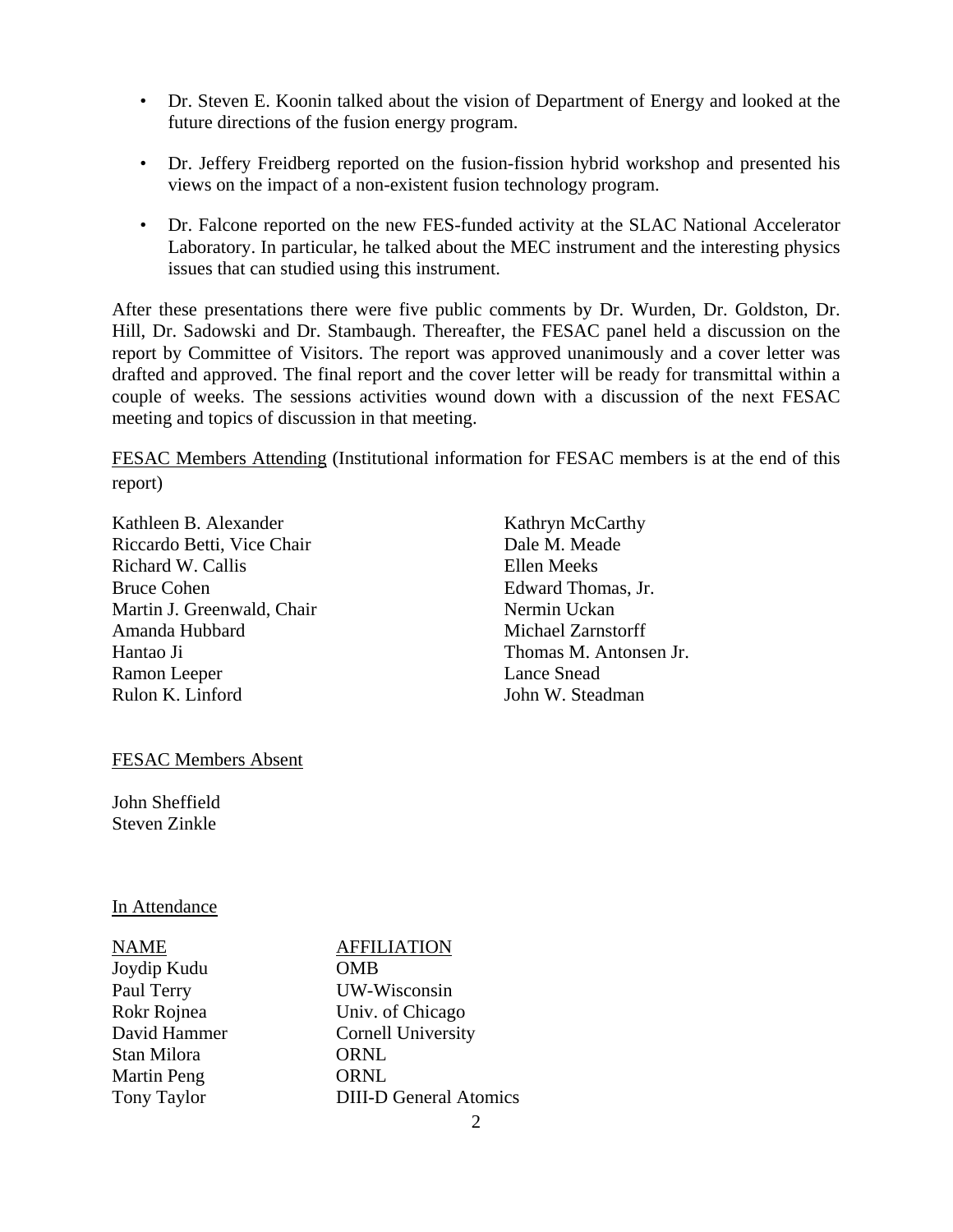| <b>Mark Haynes</b>     | Concordia Power             |
|------------------------|-----------------------------|
| George Tynan           | <b>UCSD</b>                 |
| Gerry Navratil         | Colombia                    |
| <b>Jerome Hasting</b>  | SLAC                        |
| <b>Rick Kurtz</b>      | <b>PNNL</b>                 |
| Miklos Porkolab        | MIT                         |
| <b>Graham Bench</b>    | <b>LLNL</b>                 |
| Wayne King             | <b>LLNL</b>                 |
| <b>Mike Fluss</b>      | <b>LLNL</b>                 |
| Glenn Wurden           | <b>LANL</b>                 |
| <b>Robert Cauble</b>   | <b>LLNL</b>                 |
| Lee Schroeder          | <b>Tech Source/LBNL</b>     |
| Kyron Williams         | Florida A&M                 |
| <b>Steve Dean</b>      | <b>FPA</b>                  |
| <b>Roger Falcone</b>   | <b>LBNL</b>                 |
| Ron Davidson           | <b>PPPL</b>                 |
| James VanDam           | <b>IFS-Texas</b>            |
| Kyron Williams         | Florida A&M University      |
| <b>Robert Rosner</b>   | U. Chicago                  |
| <b>Mohamed Abdou</b>   | <b>UCLA</b>                 |
| Grant Logan            | <b>LBNL</b>                 |
| Walter Sadowski        |                             |
| Rob Goldston           | <b>PPPL</b>                 |
| <b>Stewart Prager</b>  | <b>PPPL</b>                 |
| Ron Stambaugh          | <b>General Atomics</b>      |
| <b>Bill Nevins</b>     | <b>LLNL</b>                 |
| Lois Buitano           | <b>NNSA/DOE</b>             |
| Tom Finn               | NNSA/DOE                    |
| Jim Glownia            | DOE SC-2, Office of Science |
| Ben Brown              | DOE/SC                      |
| Natalia Melcer         | DO/CFO                      |
| Hannibal Joma          | DOE/SSO - MECI FPD          |
| Kurt Hahn              | DOE                         |
| <b>Curt Bolton</b>     | <b>DOE</b>                  |
| Mike Crisp             | <b>DOE</b>                  |
| Gene Nardella          | <b>DOE</b>                  |
| <b>Steve Eckstrand</b> | <b>DOE</b>                  |
| <b>TV George</b>       | <b>DOE</b>                  |
| Mark Koepke            | <b>DOE</b>                  |
| <b>Mark Foster</b>     | <b>DOE</b>                  |
| <b>Barry Sullivan</b>  | <b>DOE</b>                  |
| Erol Oktay             | <b>DOE</b>                  |
| <b>Sharon Stevens</b>  | <b>DOE</b>                  |
| Nirmol Podder          | <b>DOE</b>                  |
| Francis Thio           | <b>DOE</b>                  |
| <b>Ann Sautsung</b>    | <b>DOE</b>                  |
| John Mandrekas         | <b>DOE</b>                  |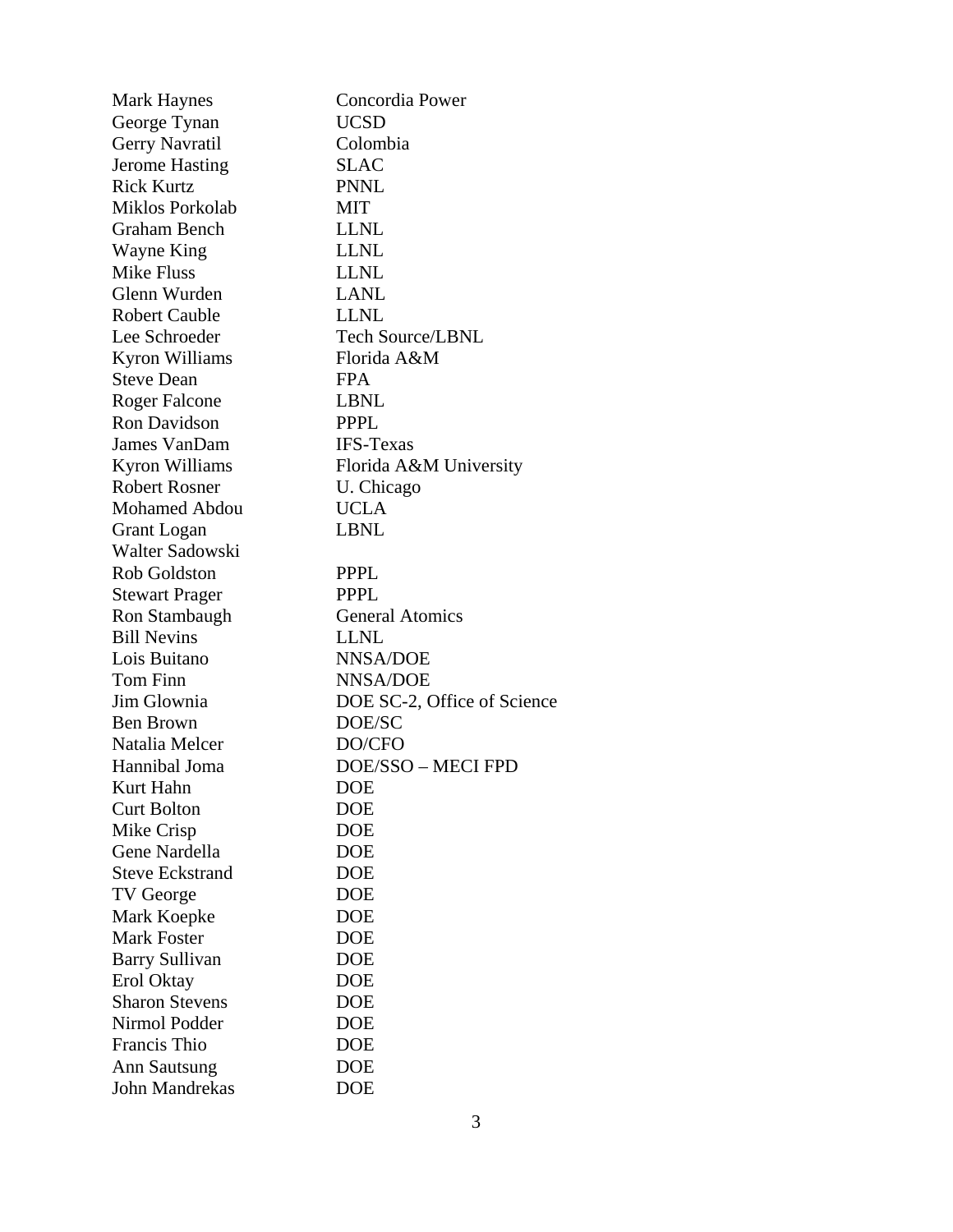| Sam Barish    | DOE.                                                |
|---------------|-----------------------------------------------------|
| Ben Brown     | DOE SC-2                                            |
| Steven Koonin | DOE – Undersecretary of Energy                      |
| W.F. Brinkman | DOE - Director Office of Science                    |
| Pat Dehmer    | <b>DOE/OSC Deputy Director for Science Programs</b> |
| Ed Synakowski | DOE - Associate Director for Fusion Energy Sciences |
| Al Opdenaker  | DOE – FESAC Management Officer                      |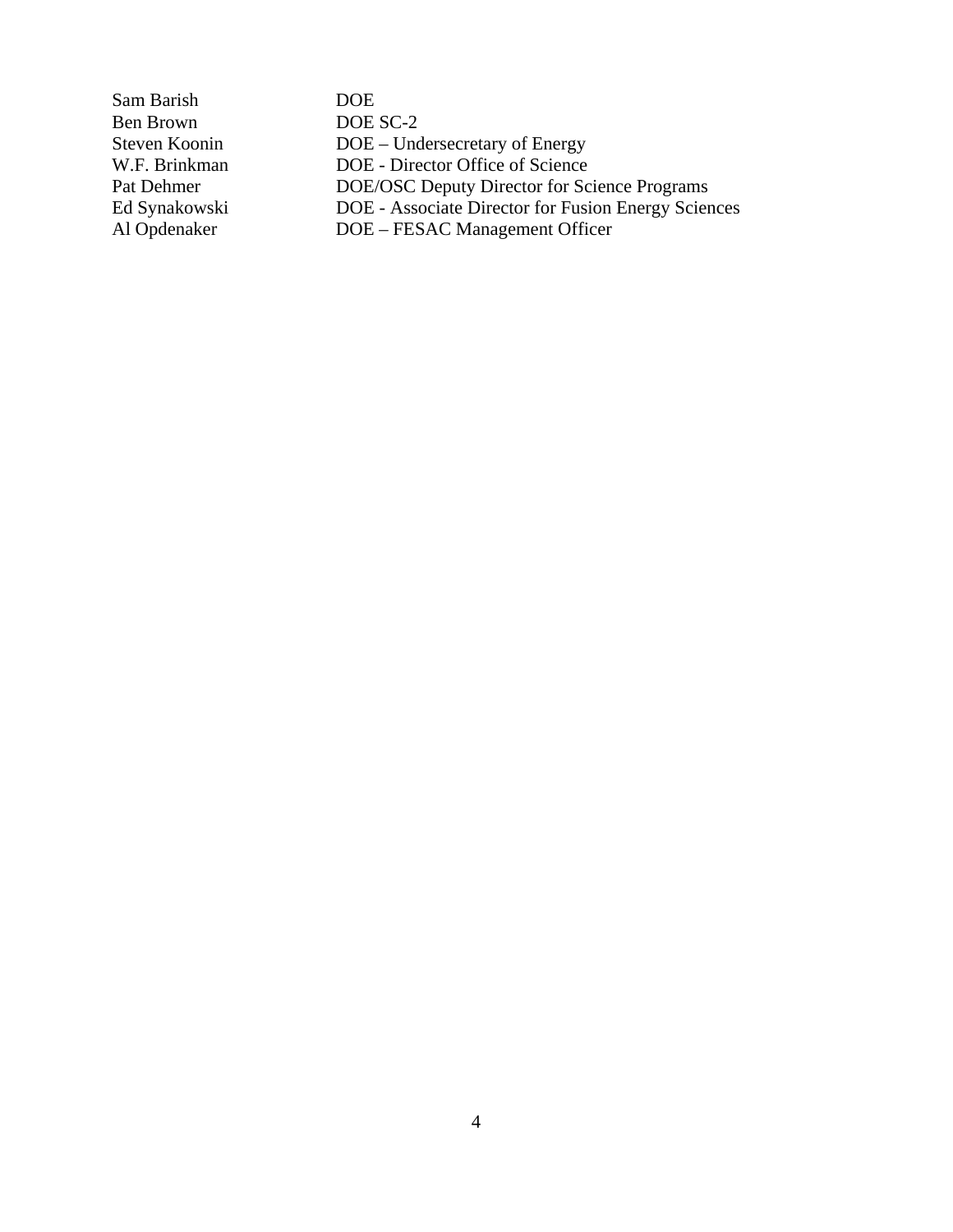## Tuesday March 9, 2010

The meeting was called to order by the chair, Dr. Martin Greenwald, just before 9:00 am. The Committee members introduced themselves and thereafter the presentations started.

## Dr. Brinkman

The November 2009 meeting of the ITER Council was the first one he attended. There were two issues that came up at that meeting - the first had to do with ITER management and the second was related to the project schedule. The management issues will be addressed through changes in the management structure and personnel. However, there is an enormous problem with the schedule as the European Union cannot satisfy its obligations at this time. These obligations pertain to the delivery of toroidal coils, buildings, and the vacuum vessel. Nonetheless, the first plasma is scheduled for November 2019. There is another Council meeting scheduled for later in the week and another in late May to finalize the budget. The European Union is expected to commit to about \$10 billion.

The FY 2011 Office of Science budget request to Congress is up 4.4% from FY 2010. However, the Fusion Energy Sciences budget request is down by 10.8% as \$46 million contribution to ITER is removed from the request. The Advanced Scientific Computing Research request is up by 8.1%. The Basic Energy Sciences (BES) has the lion's share of the request and the increase over previous year is by 12.1%.

The FY 2011 budget advances discovery science and invests in science for national needs in energy, climate, and the environment; national scientific user facilities; and education and workforce development.

In BES, energy related topics include research on radiation resistant materials in fission and fusion applications and separation science and heavy element chemistry for fuel cycles.

An expanded research effort in High Energy Density Laboratory Plasmas (HEDLP) will be supported. HEDLP is enabling deeper understanding of extreme phenomena in a range of disciplines including fusion energy sciences, condensed matter physics, materials science, fluid dynamics, nuclear physics, and astrophysics. The new research awards will continue to be under the HEDLP joint program between FES and NNSA which began in FY 2009. The research is expected to provide information in assessing the viability of inertial fusion energy as a future energy source. Also research opportunities will be available for junior researchers to continue research that is closely aligned with fusion energy sciences and stockpile stewardship.

There will \$16 million available in FY 2011 for the Office of Science Early Career Research Program. These funds are expected to support about 60 additional awards at universities and DOE national laboratories. The funding opportunity announcement will be issued in spring 2010 with the awards made in the second quarter of 2011. An additional \$10 million will be available for the Science Graduate Fellowships program. This will support about 170 additional fellowships.

After the presentation Dr. Brinkman responded to questions by FESAC members.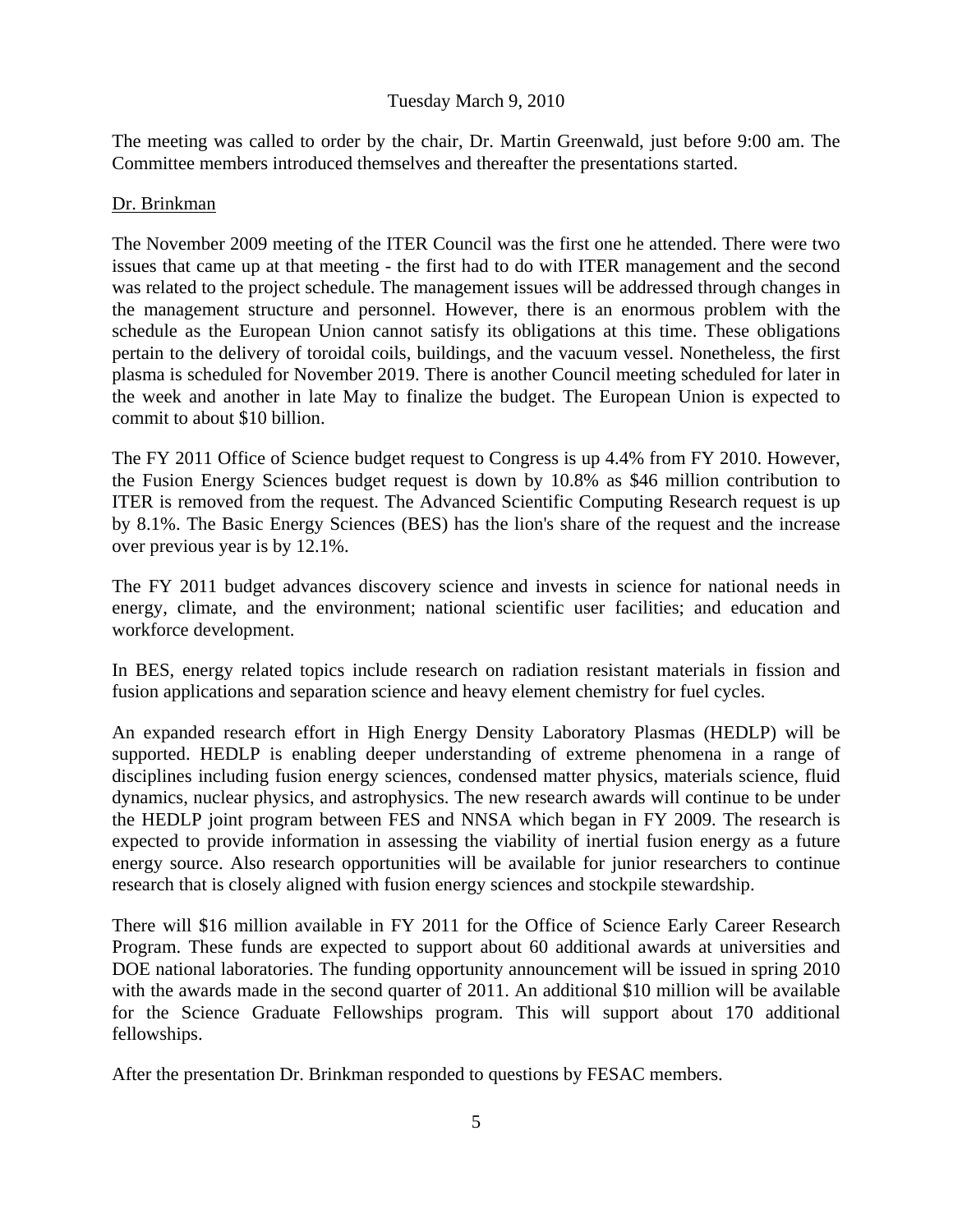Dr. Linford applauded the investment being made by the department in major facilities and scientific research in dealing with the energy problem. However, he was concerned about the drop in the fusion budget and its impact on fusion research. The fusion community has known for many years that major new facilities will be needed to answer essential scientific questions relevant to the fusion energy program. Those scientific questions will not be answered by ITER or by any existing facilities in the world. These scientific issues have been discussed by Greenwald report and by the ReNeW activities. Will the fusion community be given the opportunity to do more than just basic studies? Dr. Brinkman responded that we have to think beyond ITER. It is very important. He points out that the rest of the world is already doing that while we are not. Where is the plan? We have to think this through and also think what we are going to do internationally. We have to figure it out and put a plan together. ITER will be a tremendous drain on the fusion program for the next ten years (peaking around \$350 million a year). So there will be not be a lot of new facilities being built alongside that for now. We have a lot to think about what we want to do and what we want to do internationally. We want to think about all the issues that go along with building a reactor.

Dr. Greenwald noted that the fusion community, in doing scientific simulations, makes very good use of cycles provided by the advanced computer facilities. However, there is a concern that there in not enough input from the large user communities, programs, and projects, on the decisions being made about the architectures and how to invest the funds. There seems to be a take-it-or-leave-it approach as opposed to working together and having a dialogue to determine what the appropriate investments would be. Dr. Brinkman responded that he supports the idea of a dialogue between the user community and those in charge of putting together the advanced computing facilities.

Dr. Ji asked about the connection between fusion science and other branches of science. Dr. Brinkman noted that in his mind the first wall issues and the material issues are the important topics that the fusion community should be involved in. This leads to connections with the nuclear fission community. Dr. Brinkman asked Dr. Ji if there were other connections he was thinking about. Dr. Ji mentioned astrophysics. Dr. Synakowski responded that Fusion Energy Sciences already supports plasma astrophysics and will continue to do so.

Dr. Cohen asked about the coordination between NNSA and the Office of Science, and NNSA's interest in inertial fusion energy. Dr. Brinkman noted that the two departments do communicate and try to make sure that the community is well funded. In his talks with NNSA energy is always a topic of discussion.

Dr. Zarnstorff asked about the role and balance of international collaborations. He noted that in cases where the US programs are not as strong as the international ones, there is a strong international collaboration. Dr. Brinkman pointed out that we have successful international collaborations when the work is done in different home laboratories and not by collaborative groups or by central organizations. For successful international collaborations there is a need for good management structure with a strong central organization. This is not the case with ITER.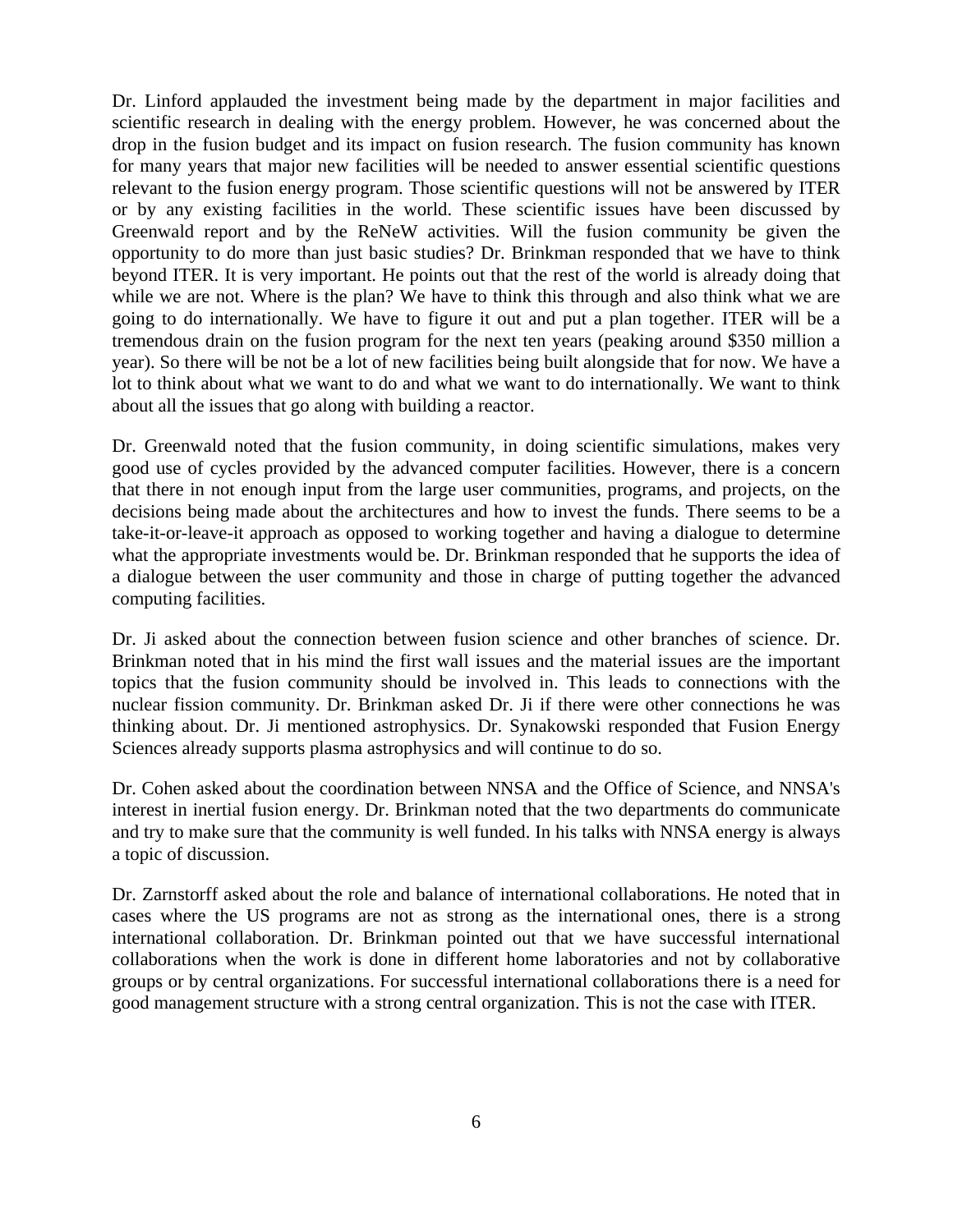#### Dr. Synakowski

The work of the FESAC panel is much appreciated and their technical advice helps develop the vision of Fusion Energy Sciences (FES). The FES ambitions are commensurate with the energy and climate challenges of our times. There is talk about fantastic science that has an impact beyond fusion energy, thereby broadening our appeal. The immediate challenge is to establish scientific credibility that is consistent with the energy goal. FES needs the best technical advice possible to make informed decisions within the present budgetary and competitive environment. There are two high level goals of FES. The first goal is related to plasma dynamics and control. This applies to science questions of magnetic and inertial fusion energy, of industrial applications and of nature. The second goal is related to material in fusion environment. This includes plasma/surface interactions, nuclear effects on materials and structures, and the extension of nuclear material science to tritium breeding and extraction of fusion power.

On ITER it was mentioned that the US contribution will cost more than anything the Office of Science has ever undertaken. This requires managing the ITER contribution within the reality of budget constraints. ITERs place in the budget translates to the need to pursue programmatic moves that can take advantage of leverage. Leverage opportunities can be found in plasma dynamics and control as well as materials.

While the materials science represents the most urgent need, the open field line science/divertor issues are quite urgent. The demands on materials for fusion overlap and extend beyond those of Gen IV fission. There is a need to develop joint initiatives on materials with BES, NE, and NNSA. What is a sensible program that advances materials science efficiently and effectively? Do we have the scientific basis for pursuing either a moderate aspect ratio or a small aspect ratio magnetic fusion device? There is a need to define the appropriate magnetic geometry and the nuclear environment that can be tolerated.

By mid-decade the vision is to be well established in international research in steady-state tokamak physics. A FESAC charge in international research opportunities in key physics areas would be appropriate and timely. Additionally, identifying the key physics elements and research needs of a coordinated program nationally and internationally in 3-D physics would be a useful topic for FESAC to address.

On validated predicted capabilities, it was noted that the Fusion Simulation Program (FSP) is part of the critical predictive science effort. FSP is only as good as the physics models that are included and the reliance on validated prediction to fill gaps will demand a high level of confidence. There will be an emphasis on validation of physics models that are incorporated in FSP. The importance of the sensible use of massively parallel computing and the role theory and experimental validation play is very high.

Following the presentation there was a discussion with the FESAC members.

Dr. Meade noted that the presentation gives a lot of food for thought. As is known, fusion needs a long range plan for the future. It would be a useful exercise to lay out a road map. A road map that starts off with the scientific issues and the connections between 5 various issues. Then for these issues identify quantifiable meaningful metrics and then seek advice along those lines. It is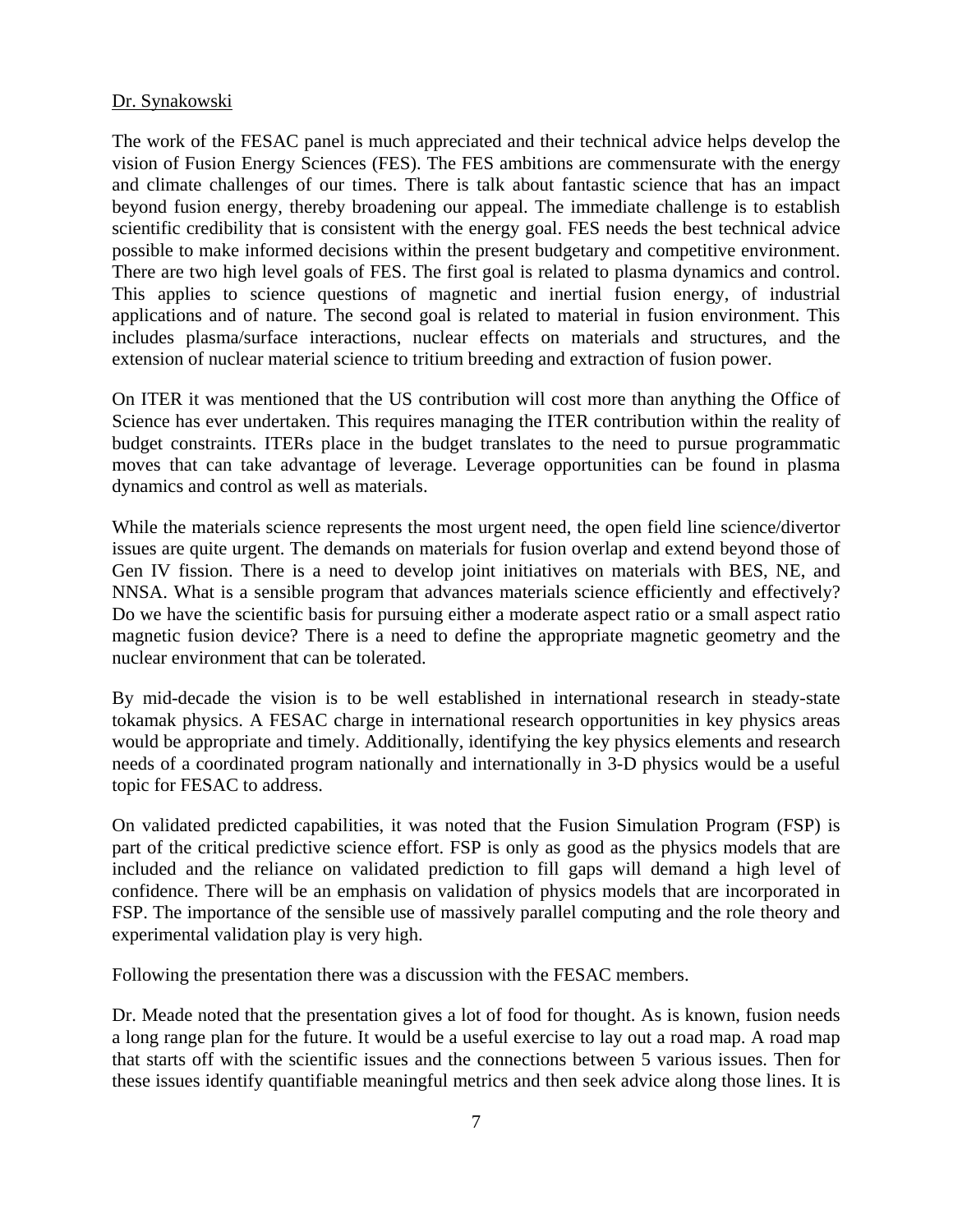too often that we focus down on hardware and it is already happening. Given the road map and the scientific issues, we can talk about the best way of optimizing the combinations in a particular mission. Fusion energy faces a perception of credibility and there is a need to make the program credible to those outside the field of fusion sciences. Within the road map one could point out to some key deliverables separated out in time over a decade or so, that would make the program credible to those on the inside looking up and also for those on the outside looking in. Each of these steps, as pointed out in the presentation, will cost in the billion dollar plus range. Dr. Synakowski responded that too often we do talk about hardware. However, we do need facilities - large facilities - to improve our understanding of physics issues. In terms of a road map, the materials research program is an important issue which needs substantial facilities. There is quite a bit of overlap between MFE and ICF as far materials issues are concerned. If we could say that we have a source that generates 14 MeV neutrons, there would be a broad range of interest from outside the fusion energy field.

Dr. Thomas pointed out that we are good at advocating new programs but, in a budget constrained environment, we are not good at turning off programs. How does one go about deciding what programs to eliminate in light of the questions that need to be answered in five to ten years from now? Dr. Synakowski noted that it is not in everyone's interest to have FES ask FESAC to make decisions regarding which programs to turn off. That decision process belongs elsewhere. We will never go wrong with smartly constructed proposal. A responsible program can always be asked to delay things during bad budgetary times.

Dr. McCarthy wanted to know about the connection between DOE-SC and DOE-NE. In many discussions presented today one could substitute DOE-NE for DOE-SC and the same discussions take place in DOE-NE. The NE program is looking for ways that it can collaborate with and leverage off other programs. The materials issue is a good area for collaboration. NE is addressing the materials issue using a science based but goal driven program. In conventional fast reactors fuels are expected to last about 200 dpa (displacements per atom). But there are concepts out there that can push to twice that level. DOE-NE has been working on a road map which is due soon. There is also an implementation map which goes along with this road map. That may be something to look at when building the road map for DOE-SC. Also the NE program is a good model to look at for validating codes and models.

Dr. Zarnstorff mentioned that for materials research the Europeans and the Japanese have their next step as IFMIF. Is that an example of FNSF? Dr. Synakowski: No. Dr. Zarnstorff: Should we host or be involved in IFMIF? Dr. Synakowski: We are not likely to host such a program because of financial issues. Dr. Zarnstorff: There are other international programs that are stronger in this area than we are. They all go through IFMIF. In your thinking about FNSF is it a CTF (component test facility) type of device or for testing other aspects of the fusion system like reliability and steady state? Dr. Synakowski: Even the more modest versions of FNSF will address a variety of issues (not just as a CTF). If there is a program that is good for IFE, MFE, NNSA, etc., we can probably support it within FNSF.

Dr. Cohen had questions about international collaboration, the FSP program, and in the area of theory and predictive modeling.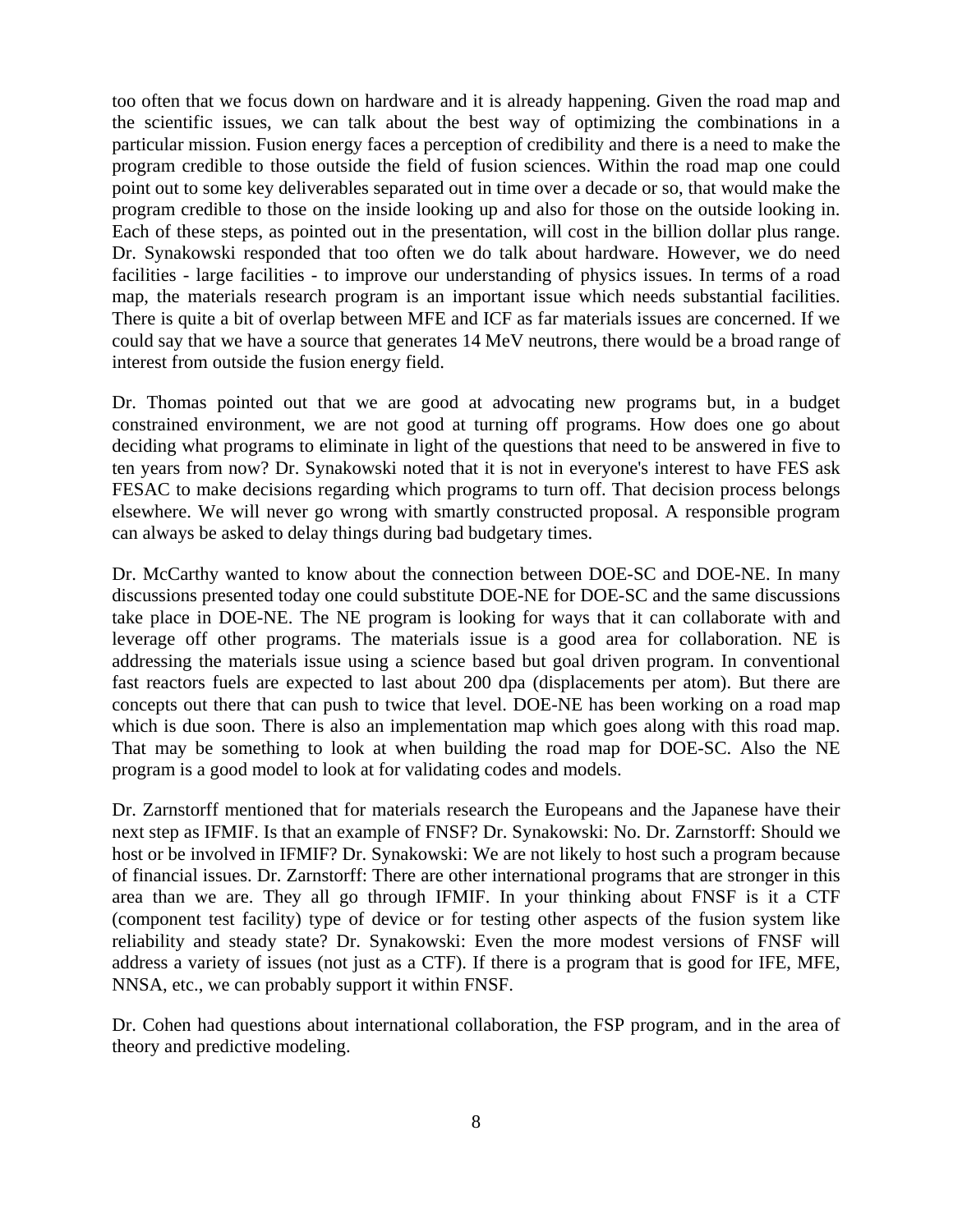The budget for international program has been relatively flat and there are no new solicitations for international collaboration. It is difficult for new domestic programs to get funds for international collaborations.

Your view of the FSP program is that it extends beyond tokamaks, e.g. 3-D extensions. There is a tension that is emerging that will FSP be everything to everyone? The project will inevitably have to be focused to get anything done. Bill Tang has been proclaiming that FSP will be a tokamak oriented code. So if we want more to be done then the decision has to be made soon. The project is being defined now.

You indicated theory and modeling as our leadership areas with significantly increased emphasis. There has been a tension in the funding stream for theory and modeling for a very long time. Funding for base theory has been either slowly contracting or remaining flat. FY 2011 is no different - theory is flat. Base theory is in pain and continues to be in pain. Dr. Synakowski responded that he has to be a little careful talking about possibilities. ITER is imposing a lot of constraints on us. We need to get more details about the kind of work that is not being done as FSP grows. Dr. Synakowski pointed out that he does not have crisp answers to the questions. In terms of a budget the whole picture does not hang together. It is worth asking how theory can grow within the validation programs. However, there is no clear answer at present and more thought will have to be devoted to the long term plans.

Dr. Synakowski agreed with Dr. Leeper that there is overlap between IFE and MFE on materials issues. Diagnostics of the the harsh fusion environment is a challenge in both fields. A new facility that serves the broader community should be considered.

Dr. Hubbard was pleased to hear of broader definition of material sciences including plasma-wall interactions and divertor designs. Has OFES decided upon FNSF? If so, what are time scales? Dr. Synakowski responded that it makes sense to him to push this program. The time scale cannot be determined now as it depends on the funding. But FNSF has to be ready in time to make use of ITER burning plasma experiments. A level of understanding of what is required is needed sooner than later and there has to be a shift in the paradigm.

Dr. Betti noted that the program would have more credibility if a burning plasma experiment was on line. Was it a mistake to not pursue the burning plasma experiment? Can a small BPX be built in the future - maybe, in collaboration with international partners? Dr. Synakowski responded that we will be well served, from a scientific point of view, by a burning plasma experiment. We did the right thing early on given the knowledge at hand. The decision was made based on that knowledge and even now he supports the decision.

Dr. Greenwald asked how to balance international collaboration without ceding our leadership role. Dr. Synakowski responded that we have a chance to be architects in the directions of international programs as we are being sought after. Maintaining leadership is not necessarily ceding leadership. There are tensions but we should welcome them.

Dr. Meeks pointed out that it is a challenge to have a goal orientated program together with a discovery program. ITER is a goal. What percent of the program has to be goal orientated? Dr.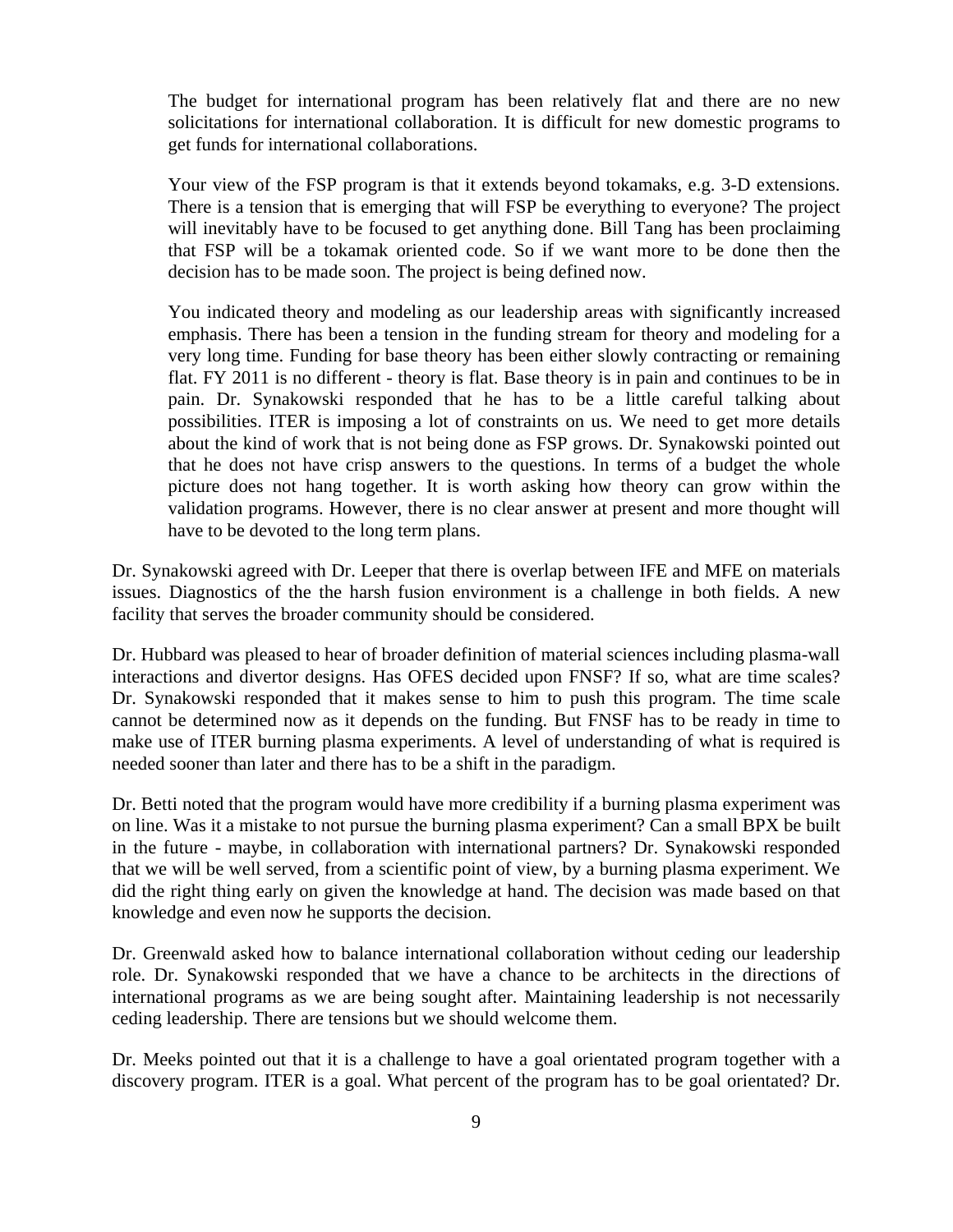Synakowski responded that even in a goal orientated program there is a discovery program. ITER was marketed as a discovery program. It is also a goal orientated program. It is difficult to put distinct labels. Science on Alcator, NSTX, and DIII-D is goal orientated. NSTX has astrophysical implications also - a discovery program. There is a need to shift to more goal orientated program and be prepared to move out of things that do not work. Dr. Meeks further noted that the broader aspects of plasmas being addressed by OFES (e.g., low temperature plasmas) could be taking away resources from the stated goal. Dr. Synakowski responded that broader aspects are only a small component of the portfolio. Fusion will do well if other fields related to fusion will applaud our achievements. There is a need to have more than ourselves cheering for us. The returns could be significant considering the small investments. Cross category vested interests are good for us.

Dr. Callis said that ReNeW did not establish priorities. Is FESAC being asked to do that? Dr. Synakowski said no. The Greenwald report identified priorities. The questions being asked of FESAC are more technical.

Dr. Ji noted that the fusion-fission hybrid program is an example of a joint NE-FES program that addresses material issues. This could be a future discussion point even though the science gets tangled with politics. Dr. Synakowski that one can get people from both communities in the same room to work on materials issues. However, we need to make fusion work first and keep our interest in fusion going. Dr. Ji continued that predictive capabilities are possible with understanding of detailed physics. Each step in a process has to be predictive before the complete package can be used for predictions. There is a need to do plasma science and get detailed diagnostic measurements to compare with before one can be predictive. Dr. Synakowski noted that we can to try to make predictions for ITER based on modest laboratory experiments. There could be other classes of experiments to invest in that help us.

Dr. Linford pointed out that there is an important role for a few \$100 million experiments looking at challenges in physics and engineering since the phase space is so broad. The loss of NCSX is tragic. Do you want to foster \$100 million experiments to explore the phase space in the future? How do you develop and maintain management of innovative programs in fusion? Management cannot be put into cold storage and brought up when needed. Dr. Synakowski responded that leadership is needed to bring major projects along. The success of PPPL is critical and the success of OFES depends on it. We are not investing in any new facilities except for an upgrade of NSTX.

Dr. Zarnstorff noted that we need to collaborate - actually, there is a need to get into partnerships. This requires commitment and foresight. How do we maintain leadership and grow international collaborations with a flat budget? Dr. Synakowski said that one needs to identify the opportunities and make the case work.

Dr. Hubbard noted that magnet research is lacking. Dr. Synakowski said that we do need to invest in magnet research.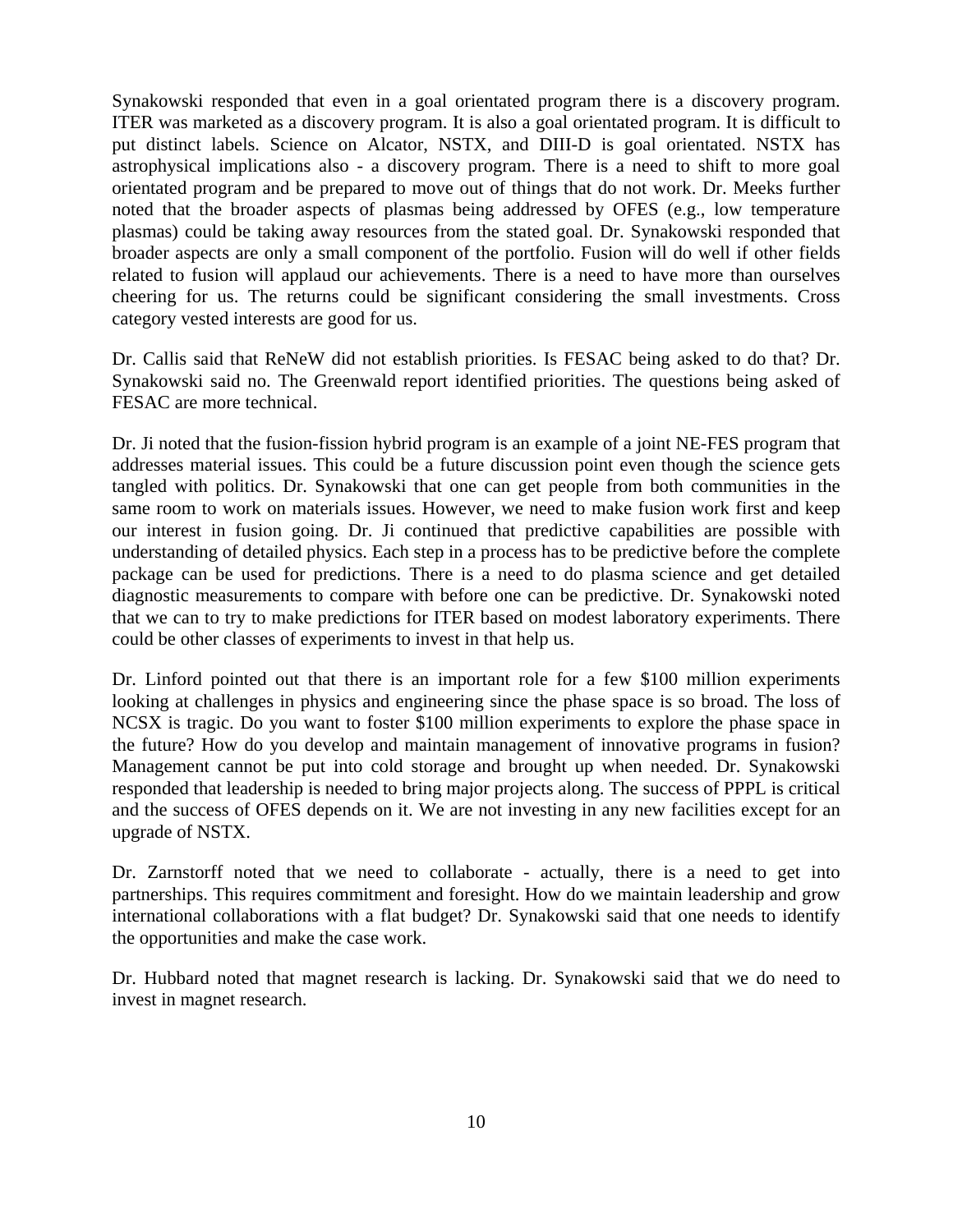#### Drs. D. Hammer and R. Rosner

A status report from the high energy density laboratory plasma (HEDLP) research needs workshop (ReNeW) was presented. This workshop followed the FESAC report on \Advancing the Science of High Energy Density Laboratory Plasmas" that was prepared by the Betti panel. The goal of the workshop was to examine the research opportunities in depth and the research needs to pursue these opportunities as given in the report. The FESAC HEDLP identified six scientific sub-disciplines and the workshop addressed these sub-disciplines using cross cutting panels for

- connecting HEDLP research to other areas of physics and science in general;
- computing;
- diagnostics;
- research infrastructure;
- high-Z multiple ionized HED atomic physics.

The Executive Summary of the report addressed

- the five questions of HEDLP;
- the special nature of the field of HEDLP;
- the sub-disciplines of HEDLP;
- the cross-cutting subjects of HEDLP.

The five questions of HEDLP are

- How does the exotic behavior of dense collections of electrons, ions, and photons arise?
- What can creating cosmic conditions in the laboratory reveal?
- Can transient intense flows of energy and particles, unconstrained by conventional material limits, be manipulated and exploited?
- Can the interactions of matter under extreme conditions be controlled to enable practical inertial fusion energy?
- How does self-organization arise within high-energy density matter?

The point of the workshop was to show that HEDLP is an important field and can stand by itself.

At the end of the presentation, Dr. Greenwald, the Chair, pointed out that this report was neither commissioned by FESAC nor is it seeking FESAC's endorsement.

## Dr. Linford

The 2009 Committee of Visitors (COV) Review of the OFES was presented along with a draft report.

There were five subcommittees to cover different elements of OFES for the fiscal years requested in the charge letters from Dr. Orbach, Dr. Dehmer, and Dr. Greenwald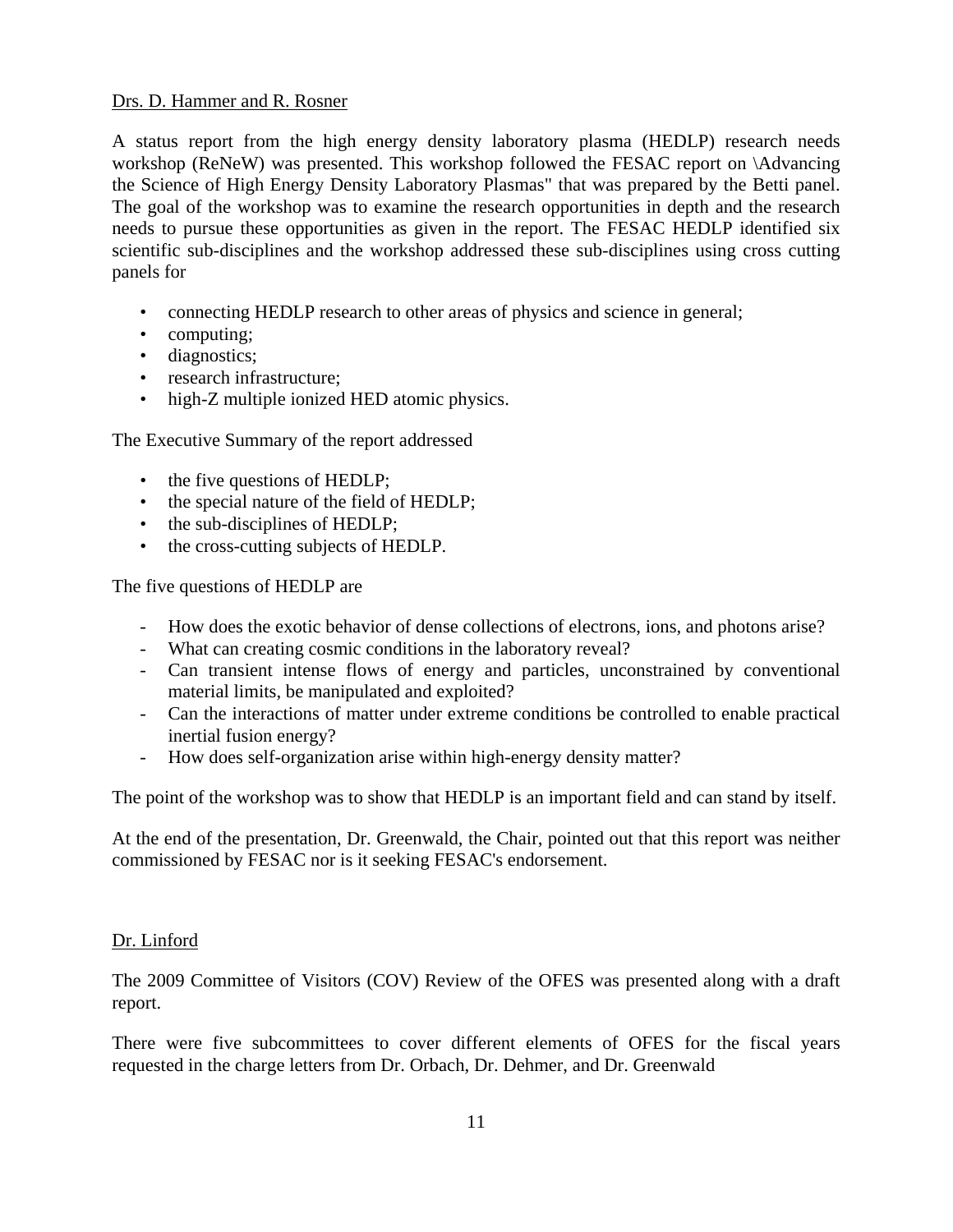- Tokamaks and Diagnostics (review period 2006-2009)
- Enabling Research and Development (R&D) (2006-2009)
- Innovative Confinement Concepts (ICC)/Plasma Science (2005-2009)
- High Energy Density Laboratory Plasmas (HEDLP) (2005-2009)
- Theory and Computation (2004-2009).

The First conference call took place on July 13, 2009 and the final draft was sent to FESAC chair on December 11, 2009. Some of the recommendations are

- Use peer review consistently across all program elements to ensure quality, balance, and credibility.
- Employ carefully designed solicitations to respond to the needs within every program element - one size does not fit all.
- Ensure that all solicitations are properly focused with clear expectations and criteria.
- Document the reasons for a selection or a declination in every folder.
- Include reasons for declination and/or some specific context for the selection outcome in the communication to the proposer.
- Employ web-based tools to facilitate reporting of progress and tracking of achievements.
- Take immediate steps to strengthen some of the hardest hit areas that critically impact the ultimate success of the domestic fusion program.
- Assure that R&D activities in the US funded by ITER use processes and documentation as close to those used by other OFES research elements as possible.
- Provide future COVs a charge that clearly includes major facility operations and construction projects, including ITER, as well as the research elements of the OFES program.
- Develop effective and streamlined mechanisms to manage solicitations that foster interactions among theory, computations, and experiment.
- Define, collect, and analyze meaningful metrics.
- Obtain and employ modern IT tools for data collection and analysis.
- Restore the staffng level of both administrative assistants and managers to levels needed to carry out their responsibilities including the collection of data needed to assess the quality of their program elements.

Following the presentation, the COV was praised for the dedication and their accomplishment by Dr. Greenwald and other members of FESAC.

Dr. Cohen said that OFES does not have a systematic way of looking at biased reviews. Such reviews should be tossed out from consideration. OFES should allow for a procedure of rebuttal and program managers should pay attention to the rebuttal. Dr. Linford responded that the dealing with rebuttals is not uniform across different program managers in OFES. They should consider outliers in the review process and eliminate them. Dr. Synakowski added that OFES is the only office in Office of Science that allows for a rebuttal process. He encouraged the development of staff that is scientifically involved so that they can make informed decisions. He noted that scores are important but they do not make up the whole review process. The program managers have to make decisions. Dr. Linford commented that the OFES staff is scientifically competent to make the type of judgements that Dr. Cohen was suggesting. The staff should be disregarding those reviews that are clearly biased or incompetent when deciding which proposals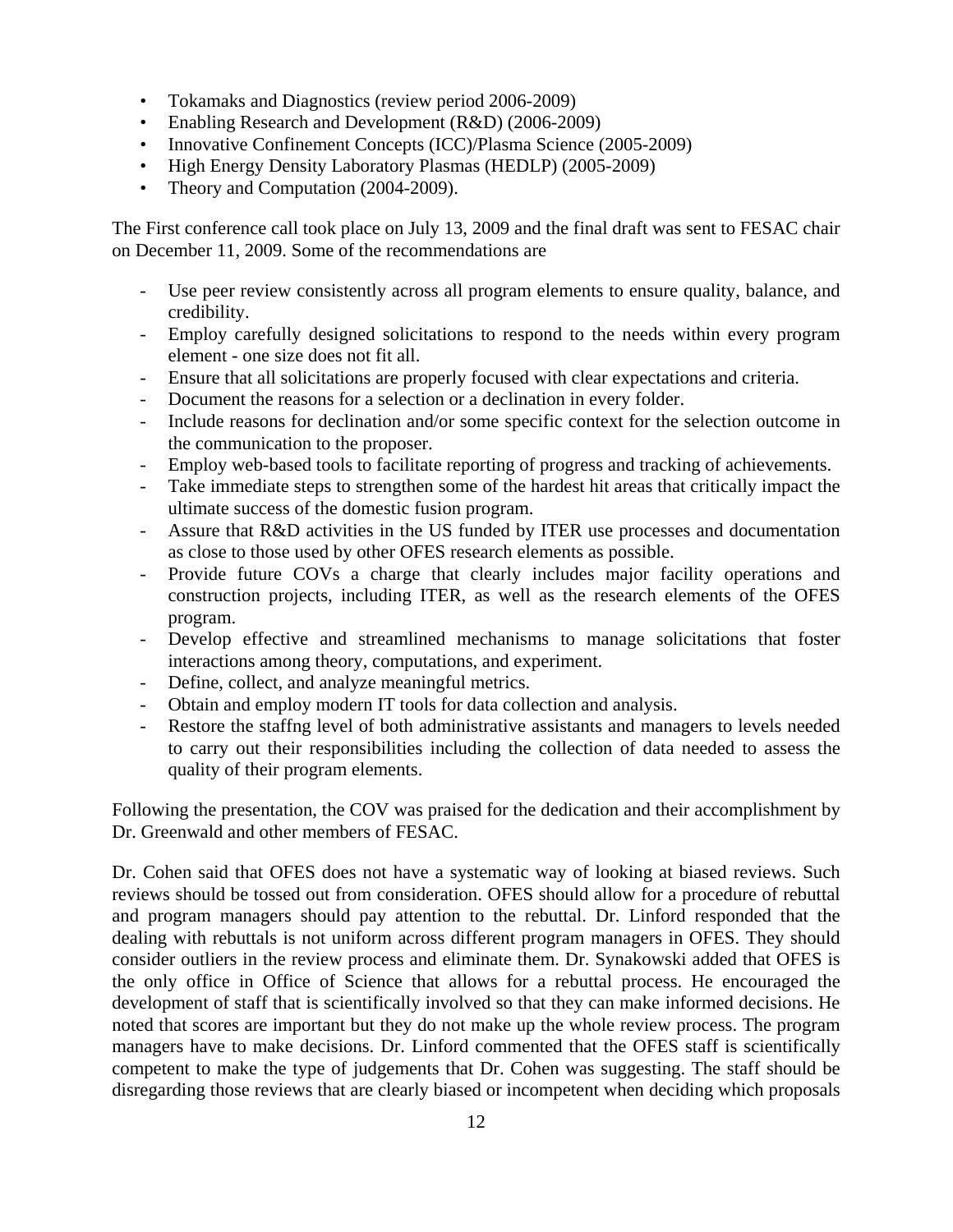are to be funded. However, the reasoning and judgement behind such decisions was not uniformly documented.

Dr. Greenwald pointed out that as a matter of process FESAC is not going to ask OFES to respond formally today. However, it is anticipated that possibly at the next FESAC meeting OFES can respond to the COV report.

## Dr. Kurtz

The scientific and technical challenges for development of materials for fusion are significant since the fusion environment is hostile. One needs to worry about high temperatures, reactive chemicals, large time-dependent thermal-mechanical stresses, and intense radiation. Moreover, the materials have to meet objectives for safety, environment, and performance. This is an unprecedented challenge even without radiation damage. Structural materials significantly determine fusion energy feasibility, but many other materials (e.g., breeding, insulating, superconducting, plasma facing, and diagnostic) must be successfully developed for fusion to be a technologically viable power source. The needs are as follows

- − materials that serve in the fusion environment for acceptably long lifetimes;
- − materials that are dimensionally stable and retain a host of performance sustaining properties in the presence of radiation damage;
- − materials capable of operating at high-temperatures and maintain a wide operating temperature window;
- − low-activation materials for environmental attractiveness;
- − first-wall and PFC materials that are compatible with plasma requirements;
- − tritium breeding and other blanket materials that meet tritium production and power extraction needs;
- − blanket materials and coolants that are compatible and corrosion resistant;
- − integrated and validated material/component/chamber/plant systems that can meet licensing and safety requirements during design and operating phases.

Some of the points that were made in the presentation

- − Radiation damage produces atomic defects and transmutants at the shortest time and length scales, which evolve to produce changes in microstructure and properties through multiscale - multiphysics processes that involve many variables and many degrees of freedom.
- − Fission materials issues are less serious than for fusion, e.g., for fission dpa < 0.15 while for fusion dpa  $\sim$  200. Advanced fission reactors are beginning to push boundaries to where fusion wants to be.
- − While MFE and IFE share many materials science issues and needs, IFE faces unique challenges, e.g., the first wall must tolerate intense pulses of ions and x-rays from the target, and the instantaneous neutron damage rate is much higher in IFE.
- − Fusion materials research relies heavily on modeling as the fusion operating regime is presently inaccessible.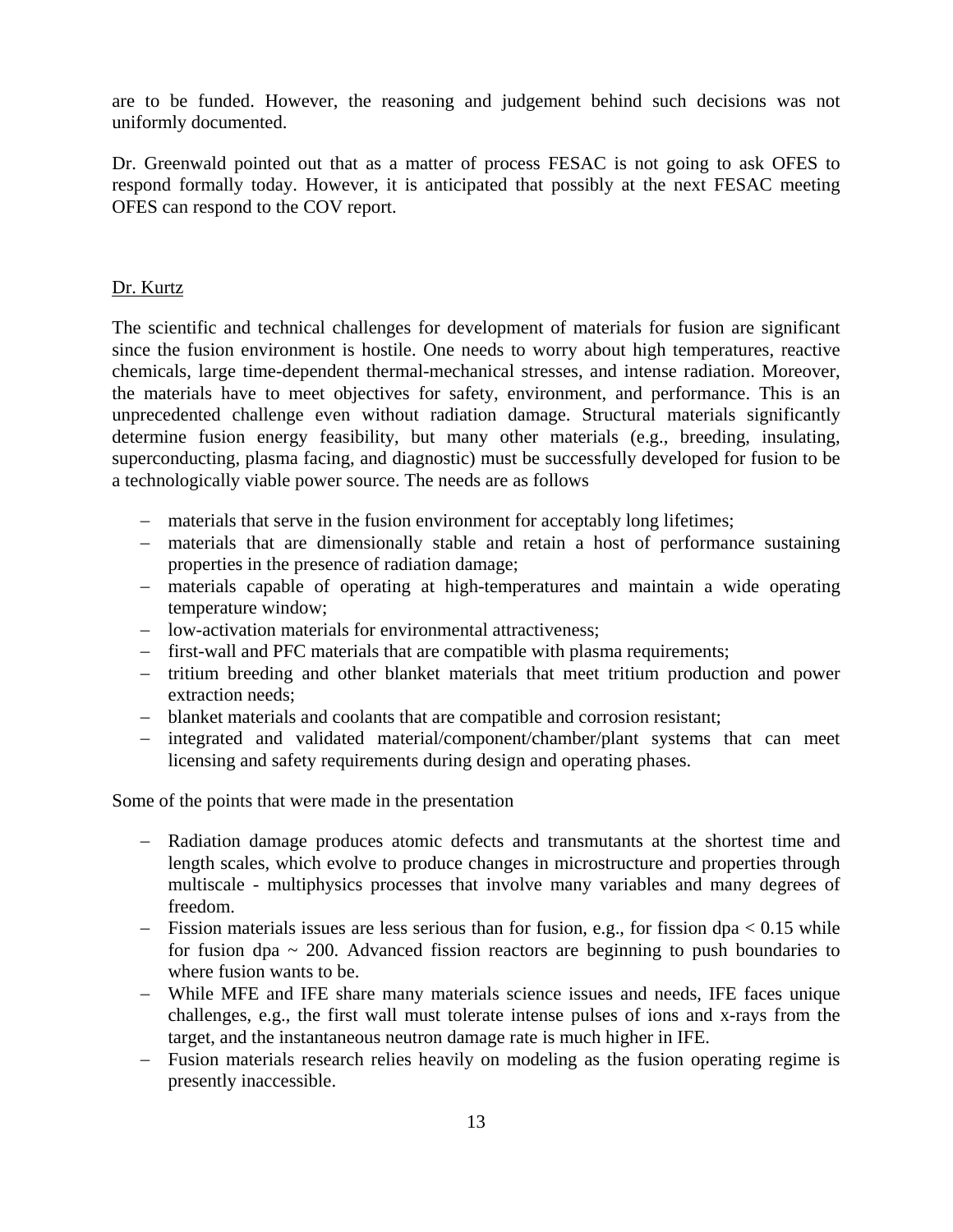The resource needs for fusion materials development are

- Non-nuclear structural integrity benchmarking facilities to investigate the potential for synergistic effects that are not revealed in simpler single-variable experiments.
- Fusion relevant neutron source to look simultaneously at the effects of displacement damage and helium generation.
- Fusion Nuclear Science Facility (FNSF) to explore synergistic degradation modes in a fully integrated fusion neutron environment.
- There is also a need for computational capability in support of model development, materials evaluation equipment, and a facility for high-temperature materials testing.

The presentation was followed by a discussion period.

Dr. McCarthy pointed out that the presentation shows quite a bit of synergism between material needs for fusion and for fission. She recommended that the programs should work together.

Dr. Leeper wanted to compare neutron damage in IFE and MFE. Dr. Kurtz said that a different structural path is needed in IFE where the neutrons are emitted in bursts as opposed to MFE where the neutron emission rate is uniform.

Dr. Callis wanted some idea about the possible plans five years from now and ten years from now. Dr. Kurtz responded that in five years he would like to see nuclear radiation capabilities that go well beyond those in fission reactors of 5-7 dpa per year. Also he would like the ability to explore the effects of helium on radiated materials. In ten years he is hoping for a robust materials program.

Dr. Alexander said that, given the differences between the fission and fusion environments (in terms of dpa and helium), we will need to move ahead without having all the data for the design. We will be looking ahead based on predictive simulations or simulated environments. Where do we stand on assessing our predictive capabilities? Dr. Kurtz responded that it is difficult to look ahead until we can produce a simulated environment. We need to be able to benchmark models that go from nanoscale to the continuum. We also need experiments to fully validate the models. Maybe we could predict based on computational models, but experimental validity is needed to satisfy regulators.

Dr. Synakowski noted that emphasis is being placed on massively parallel computing. Do you see an evolution of the role of computations, given the developments of the past ten years, to help in predictive capabilities. Dr. Kurtz said that the key role for computations could be to help us design the kind of experiments that need to be performed. We can use computations intelligently to connect to experiments, but there are huge challenges.

## Dr. Terry

An oral overview and a detailed white paper was presented to FESAC on a hierarchal approach to validation experiments in magnetic fusion science. The presentation was on behalf of the Validation Experiments Working Group of US Transport Task Force.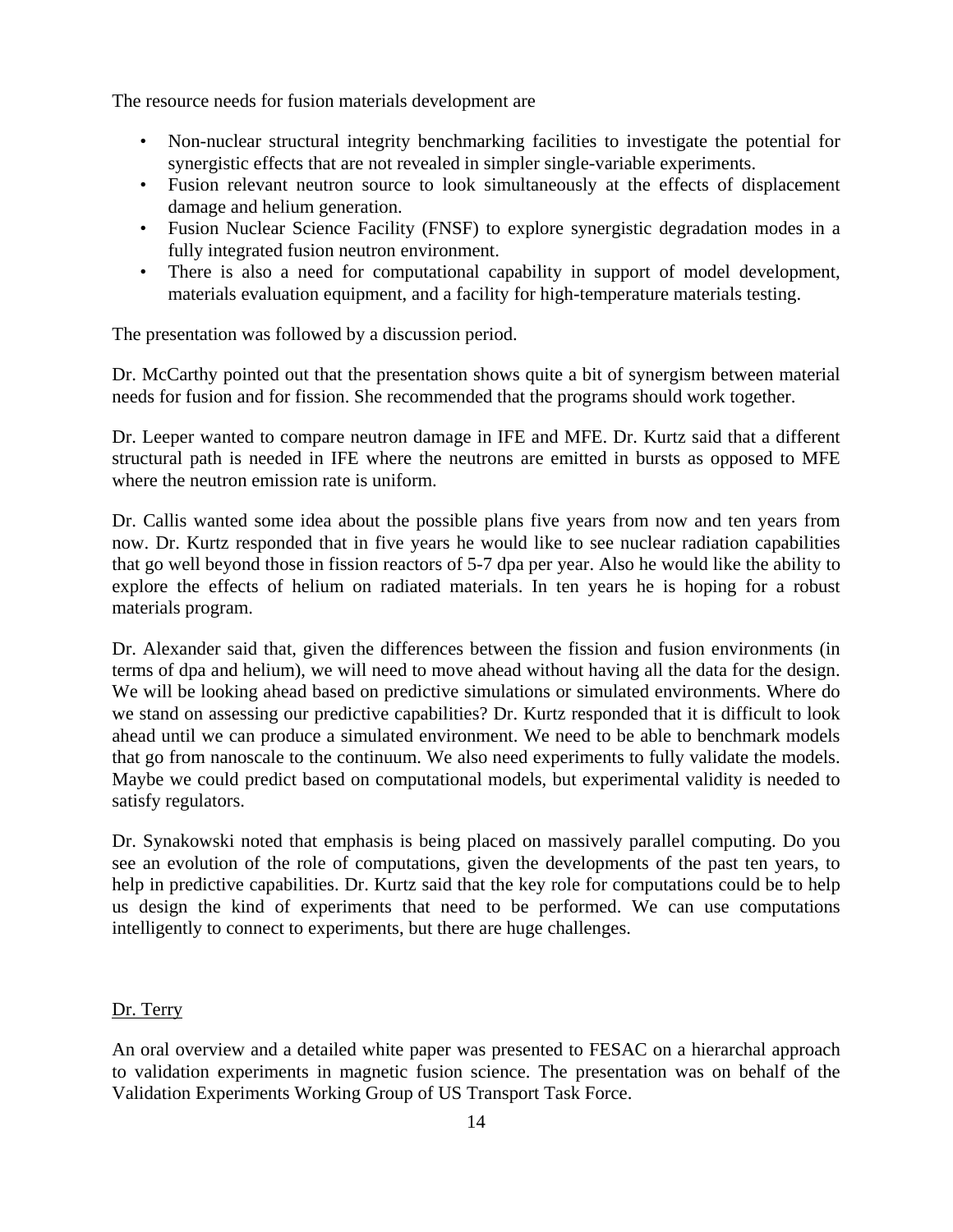Predictive capabilities are needed for operation of ITER and Demo. This requires a rigorous validation effort. From computational fluid dynamics, verification implies that the code faithfully represents a model. Validation implies that the model faithfully represents physical reality. Fusion plasmas present additional challenges for validation. There are usual intrinsic nonlinearities and multiple scales. Also there is no single model that describes everything - there are different models with different approximations and different physics. There are serious limitations in measurement capability which makes validation difficult. In reality we do not know how to do validation in order to become predictive. Hence, new validation approaches for fusion are needed along with a hierarchy of validation experiments. Significant progress could be achieved with experiments that, for example, simplify the geometry and magnetic topology, freeze quantities that vary in general, integrate fewer disparate effects, and allow enhanced diagnostic access. The problem is that simplifications can change some of the physics in fundamental ways. The limitations must be dealt with in experimental design such as making unwanted effects less critical.

The Validation Experiments Working Group considered whether meaningful "simplified" validation experiments can be created? The case study for experiments ranged from existing devices to devices that could be built. However, the group did not develop detailed proposals or work out every issue. The case studies argued for fundamentally new approach where the validation tasks were envisioned from conception of experiments. It was integral part of design and was to tied to the physics understanding sought from the experiment. There were six case studies:

- 1. Validation of boundary plasma models on a small toroidal confinement device.
- 2. Validation of particle transport models in small magnetic confinement devices with controlled fueling sources.
- 3. Validation of models for linear and nonlinear dynamics of edge localized MHD modes
- 4. Validation of edge turbulence models via studies of turbulence dynamics in laboratory experiments with open field lines.
- 5. Validation of RF sheath models.
- 6. Validating fundamental mechanisms of turbulent transport in multiple channels.

In summary, predictive capabilities required validation at a new level of rigor. A hierarchy of validation experiments was proposed. These experiments peel back complexity in physics, geometry, interactions, and/or enhanced diagnostic access.

Follow the presentation there was some discussion.

Dr. Meade pointed that previously, case studies were carried out to explain one phenomenon: Landau damping, bootstrap current, etc. Why don't you identify specific phenomenon that needs to be checked and design experiments, theory, and simulations for that phenomenon? Dr. Terry responded that there is a need to combine things. For instance, can we simulate bootstrap current with shear flows. That is the new challenge.

Dr. Zarnstorff noted that there is a lot of data on fluctuations from previous experiment that is not understood with the present architecture. There is a need to look at old experimental results. Dr. Terry concurred. Dr. Zarnstorff continued that a lot of data is available from perturbative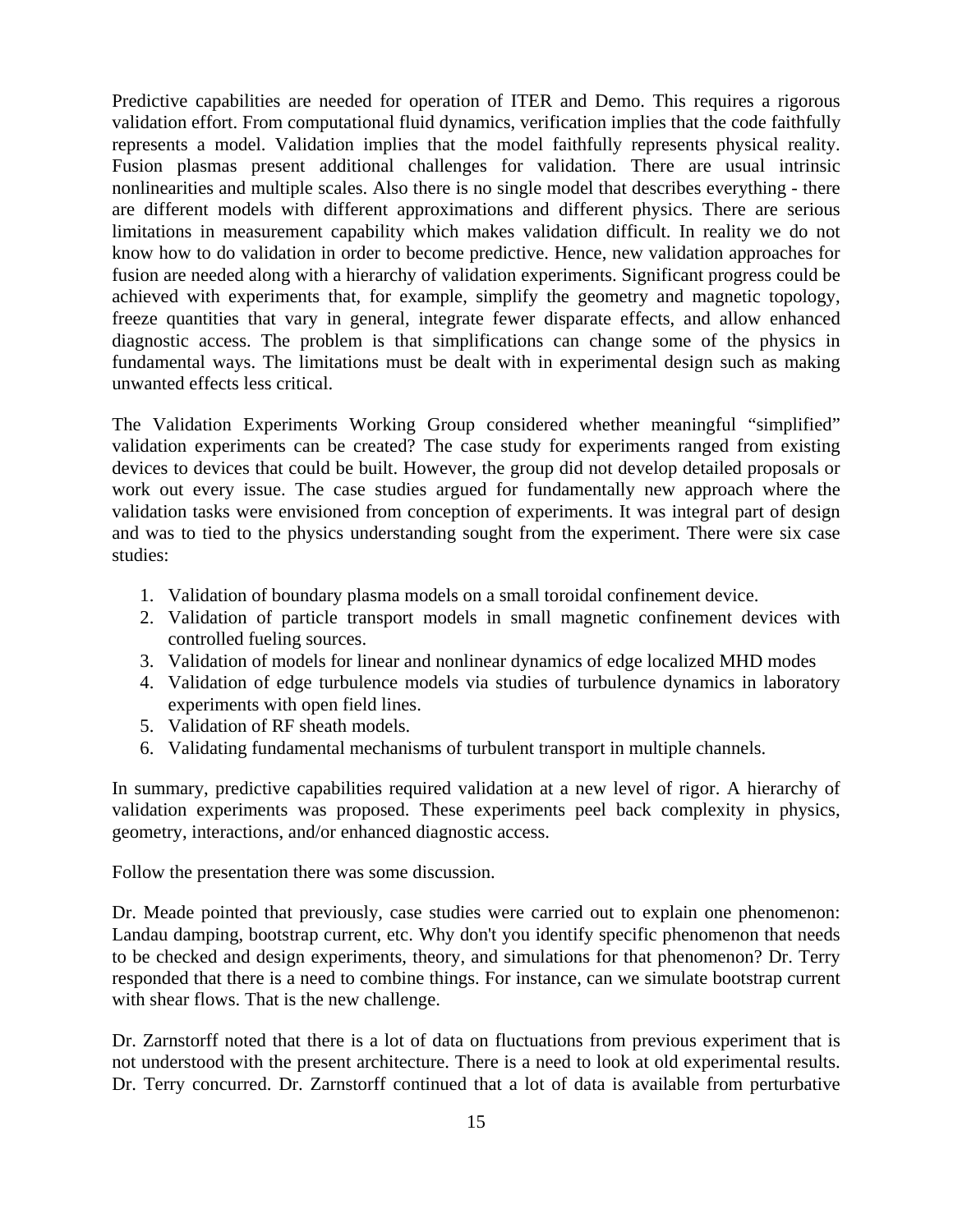experiments which were carried out to stress the theories. Dr. Terry responded that we should look at that data and see if our present models can explain the observations.

Dr. Leeper said that the hope is to make predictive capabilities as one integrates various models.

Dr. Hubbard wondered if the organizational challenges had been considered. Dr. Terry responded that they have looked at physical challenges only, and not thought about organizational challenges.

Dr. Cohen noted that synthetic diagnostics maybe as complicated as the experiments themselves. Dr. Terry responded that people are looking at synthetic diagnostics. Dr. Linford asked if they can look at non-Gaussian statistics in edge physics due to atomic processes? Dr. Terry noted that case study 6 has looked at such issues. For examples, if transport is non-diffusive, how large is the deviation from Gaussian statistics.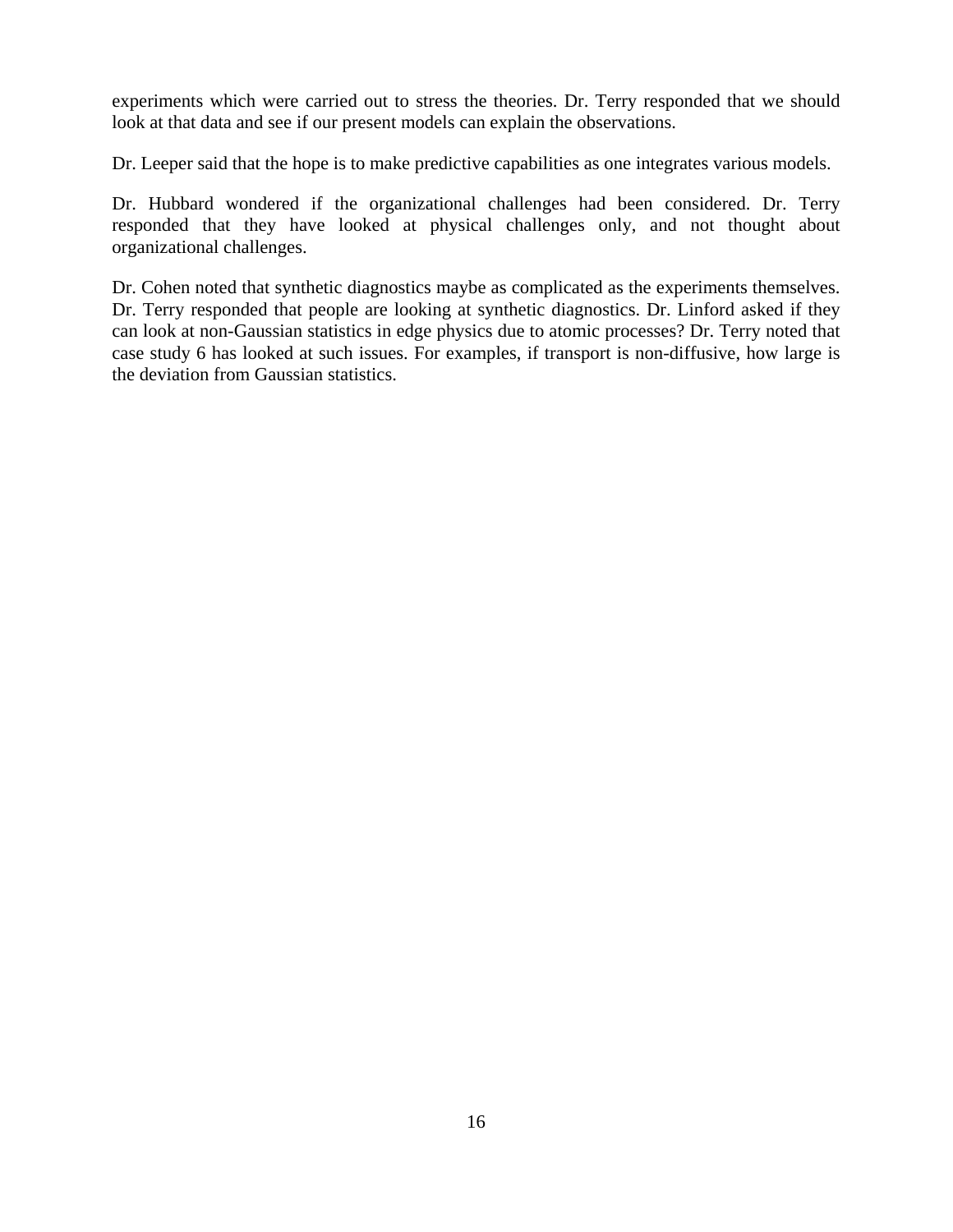# Dr. Koonin

Dr. Koonin gave his presentations without any slides. Some of the points he made in his talk follow.

- He thanked the FESAC committee for its work committees are institutional memories.
- Dr. Brinkman consults quite a bit with him. Dr. Koonin's role is to weigh in on strategic issues and work on issues of conflict.
- The department (DOE) is going through a strategic planning exercise.
- There are several themes within the department:
	- Jobs and competitiveness. A number of programs within the department are stimulating the job market through the stimulus funds. On competitiveness, the privileged status of US is under stress as the rest of the world advances.
	- Nuclear security. Issues dealing with non-proliferation; stockpile stewardship (need science and technology for nuclear weapons); strengthening of science within NNSA.
	- Energy. Energy security associated with dependence on foreign supplies; greenhouse gas emissions. We want to change the energy supply and consumption.
- There are themes that extend across the department; knitting the department together and look for synergies; shift science more into the applied direction; open up NNSA - NNSA has a couple of crown jewels and it is not easy to get them out in the open.
- Some of the program themes are:
	- simulations a mix of experiments, data, and modeling; and then do design optimizations.
	- need to focus on what has been done in ASCR etc. to help foster energy goals;
	- materials for energy applications: fission and fusion (partnering with NNSA).
	- high performance computing facilities determining the best technology path for exascale computing  $(10^{18}$  flops).
- − IFE NIF is operating and in Fall 2010 there will be a serious campaign for ignition; we should think about IFE as an energy production source; assume that NIF ignites then the National Academy could be asked about what needs to be done to get fusion energy.

Discussions followed after the presentation.

Dr. Greenwald mentioned that the department and the Government have an aversion to risk. Dr. Koonin responded that the department is struggling with the issues of risk and discovery. On the demand side for energy, we need to consider the ways we use energy and set up the right policies that help solve the demand issues (e.g., better cars, etc.). On the energy supply side we need to worry about risks. In this case technology evolves slowly. The government has to assume risk in order to get industry involved. ITER is about \$10 billion. A good fission reactor is about \$7 billion - and that is a proven technology. However, it is not easy to get industry involved because of the expense. So cost is an important criterion.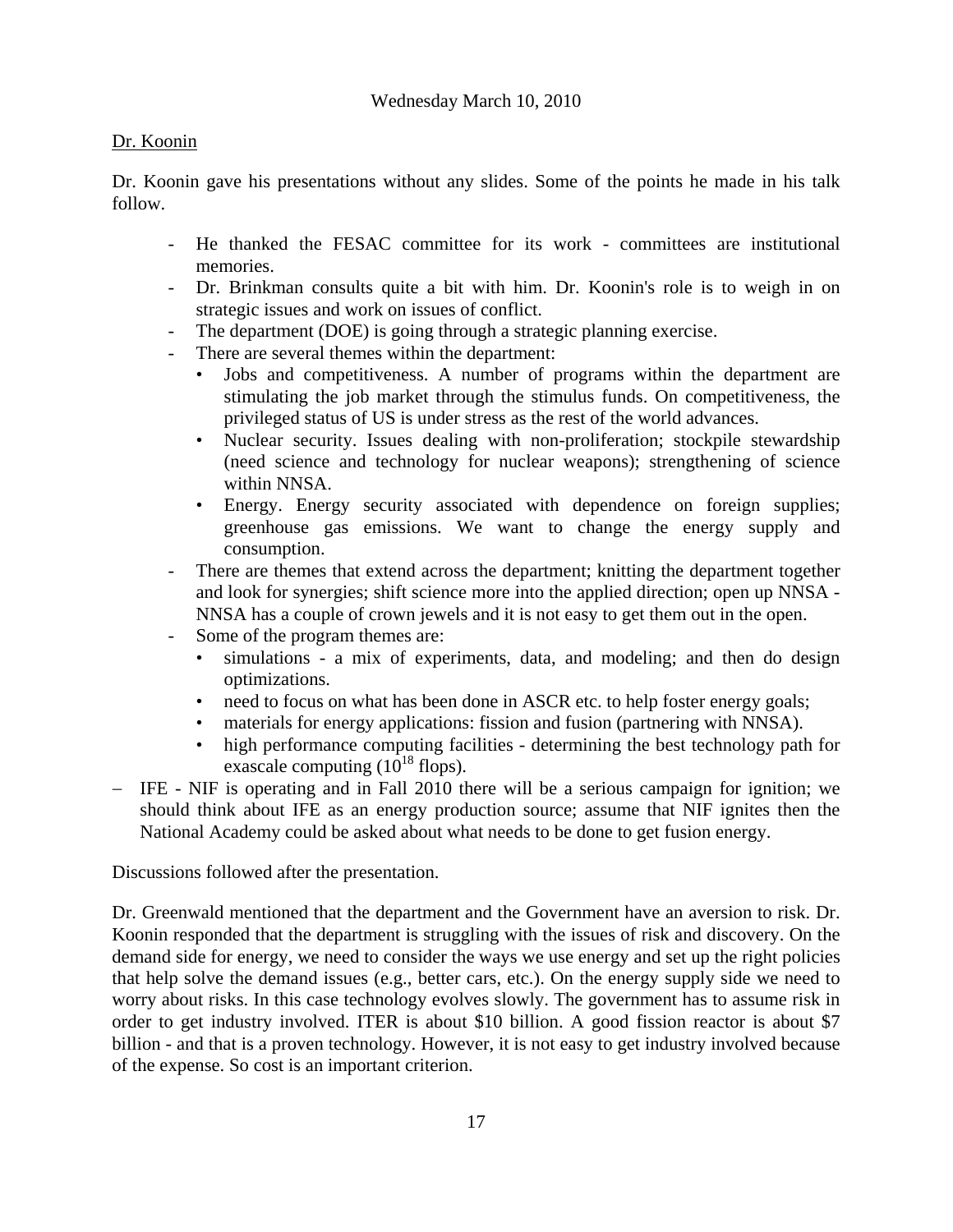Dr. Linford noted that research is needed to turn ICF into a practical fusion energy source. What can done within the department to encourage this research? Dr. Koonin responded that NNSA is not against ICF being an energy source. NNSA is happy to see the energy initiative. OFES has a lot on its plate - so no new agenda items can be added unless more money comes in. Ignition at NIF will change the thinking of people.

Dr. Cohen said that in yesterday's presentation by Drs. Hammer and Rosner on HEDLP, it was indicated that classification issues restrict the building of codes in environments which do not have strict security. Do you have any thoughts? Dr. Koonin pointed out that physics know no boundaries. So other countries will likely take over the development of such codes.

Dr. Meade noted that you have challenged fusion by demanding economic feasibility. During the past decade significant progress has been made in MFE and ICF. We have to look beyond ITER. Many of us feel that additional major activities are needed in parallel with ITER to establish the basis for a fusion DEMO. We feel that eventually we will have less costly machines that will be cost competitive based on systems studies carried out over the past decade. In order to assess economic feasibility we need to understand more about fusion technology. There should be a high level review of fusion (MFE and ICF) as a viable energy source. There could be an internal assessment as well. Dr. Koonin agreed. The National Academy will review ICF. One has to ask how does one technology do against another competing technology.

Dr. Zarnstorff pointed out that other countries are putting in more resources into fusion than we are. They may beat us to achieving fusion energy. We may be mainly following them and could likely come in second or third. Dr. Koonin responded that the same could be said about other things - solar, fission, wind power, etc. We need to worry about things every one or two years. They have more money, newer facilities, and longer view.

To another question, Dr. Koonin said that he supports large scale computing. It is an incredibly rich area.

Dr. Meeks noted that in assuming risk and taking on technology challenges, how does one separate government funded research from industry funded research? We do not want the government to impede the research in industry. Dr. Koonin responded that work is in progress within the department. This has to be done case-by-case.

Dr. Betti noted that Dr. Koonin had said that ignition in NIF will change peoples' mind. But, there is a long way to go to energy relevance. You feel that people will pay attention to ignition even if it occurs once a day. Why does it matter? Dr. Koonin responded that scientists worry about scientific issues while the rest of the world cares about simple things that make headlines. So that is why ignition is important.

#### Dr. Freidberg

A status report on the ReNeW workshop on Fusion-Fission hybrid was presented. The goals of the workshop were to determine if hybrids are sufficiently promising to motivate DOE to initiate an R&D program; and to determine the research needs to move the hybrid concept forward. The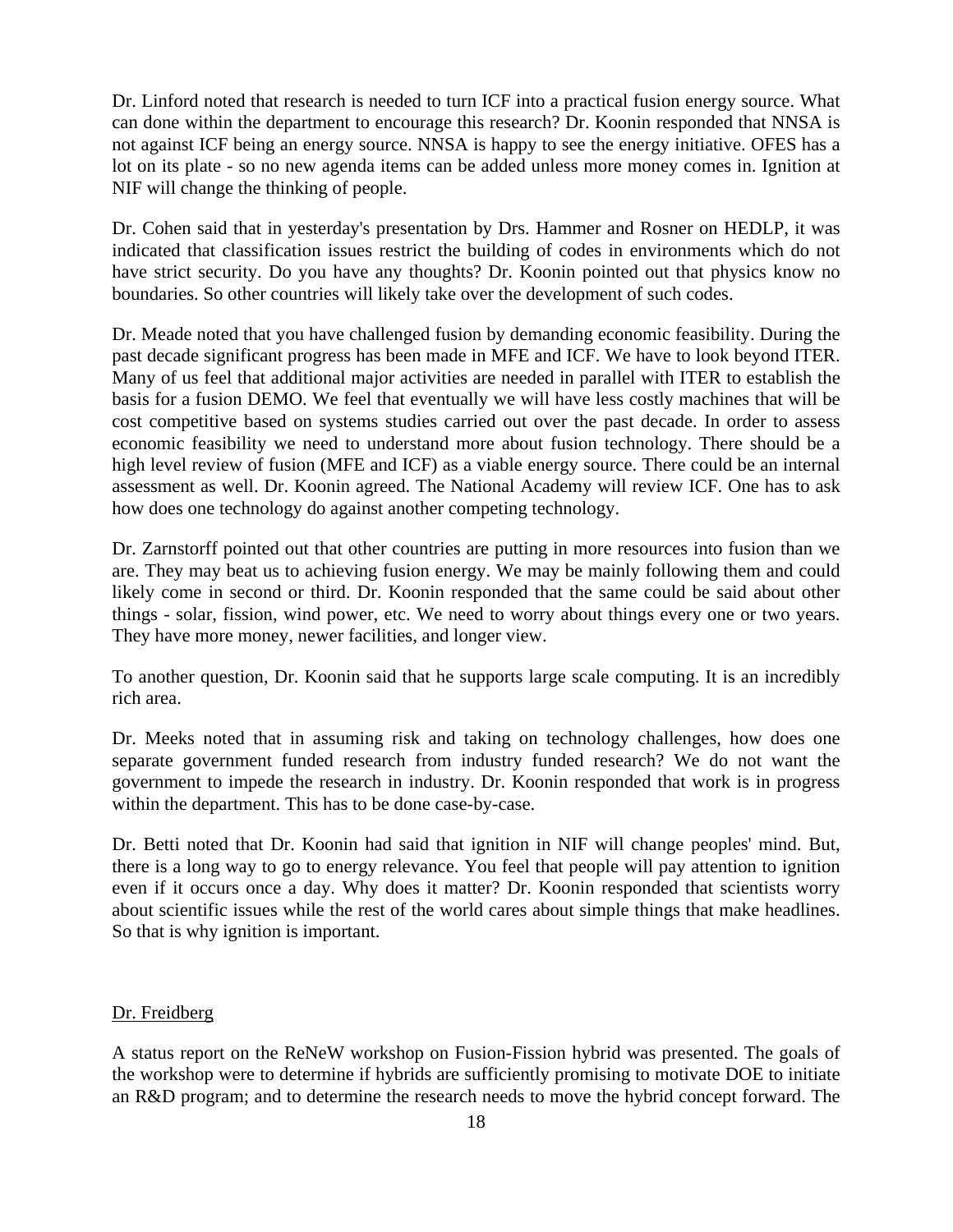workshop activity took place over five months and was sponsored by OFES, NE, and NNSA. There was a three day workshop which had about 100 attendees from universities, laboratories, government, and industry. The final report on fusion-fission hybrids contains ten chapters.

The proponents of the hybrid concept feel that it combines the best of both worlds (fusion and fission). The skeptics feel that the concept the worst of both worlds.

The present biggest fission industry problem is economics. The fission solutions for sustainability are fast burners for waste management, and fast breeders for fuel supply. The potential role of hybrids is fuel supply, electricity production, and waste management. There were four fusion-fission hybrid concepts that were presented.

It is not fair to compare pure fission solutions with those using the fusion-fission hybrid concepts. Hybrids assume advances in materials technology and new fuel forms. Pure fission assumes existing technologies.

There are active hybrid programs in Russia, South Korea, China, and India that are leaving us in the dust. The proliferation risks are much greater for a hybrid than for a pure fusion reactor.

There are high level research needs in fusion technology. The US fusion technology program has been decimated and we will not be able to make hybrids or pure fusion in 50 years unless we restart technology. Of particular importance is materials research. If we maintain our present strategy then our international colleagues will be leaders in fusion and hybrid energy applications while we become the followers. However, it is not clear at present whether we do need hybrids.

After his report on the hybrid ReNeW workshop, Dr. Freidberg gave his thoughts on the US fusion program and hybrids. He pointed out that after numerous workshops there is nothing new that has been built or is under serious consideration to be built in the US fusion program. Two programs, NCSX and SSPX, have been shut down and the US fusion technology program has been decimated. The effect of a lack of a technology program was illustrated using magnets as an example. The current tokamak strategy focuses on advanced tokamaks where all issues are alleviated by a higher magnetic field. However, there is no magnetic technology research program in US.

The rest of the world seems to like stellarators along with tokamaks. NCSX was a clever quasisymmetric stellarator which required first of a kind magnets that are complicated. But NCSX was shut down due to cost overruns. The real time R&D needed during construction generated delays and cost overruns. So a contributing factor to NCSX shutdown was the lack of a base technology program. So there is a need to restart the fusion technology program now - pure fusion and hybrids have similar technology needs. Otherwise, we have to decide whether to buy our fusion and hybrid reactors from China or Korea.

The discussion period followed the presentation.

Dr. Betti said that he agrees pretty much with everything that Dr. Freidberg presented. But, unfortunately, we are boxed in due to budget constraints. We have no credibility and so we cannot ask for more money from Congress. So what do we cut in order to fund the technology program? Dr. Freidberg noted that this is a good question - however, he will punt on it.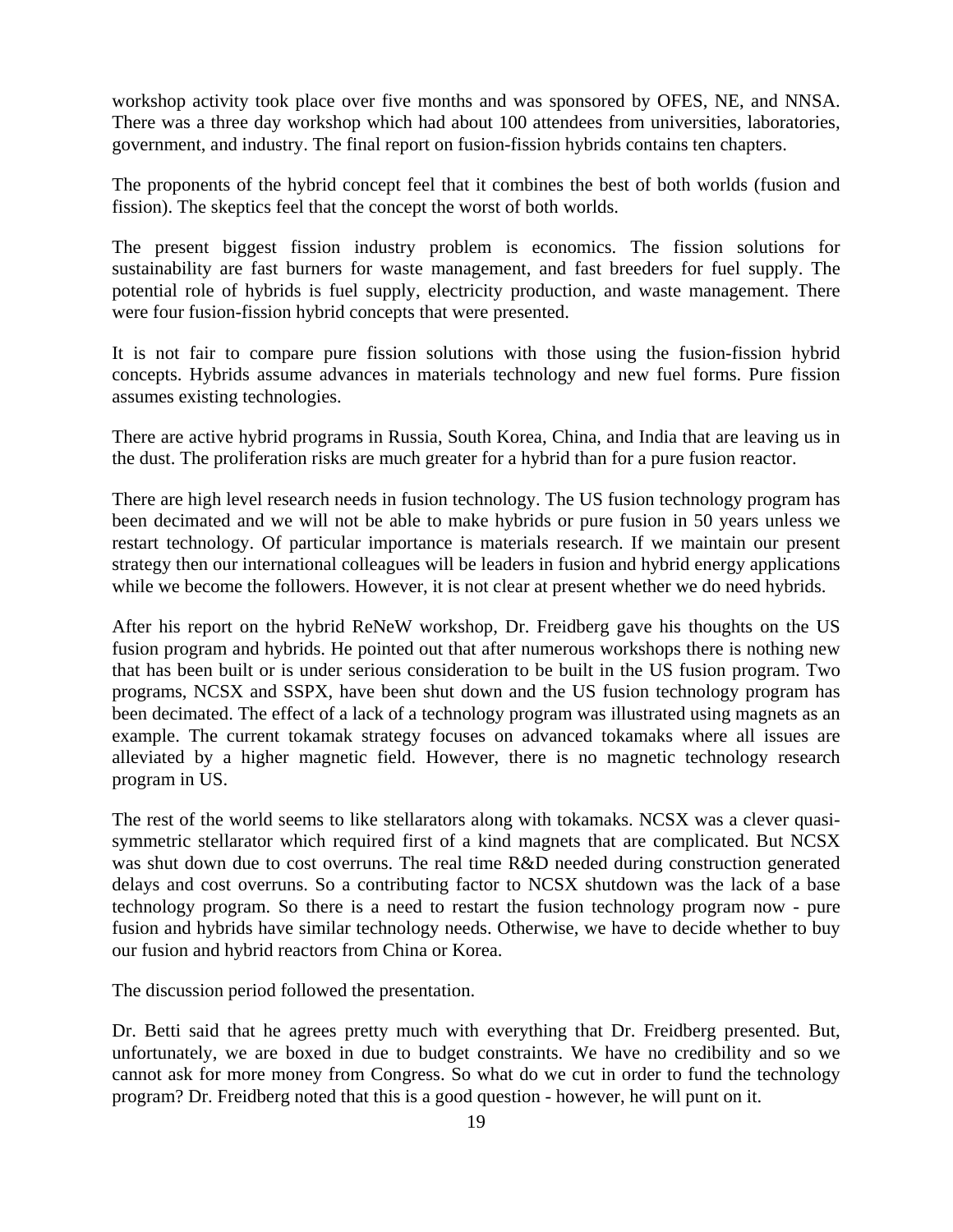Dr. Meade thanked Dr. Freidberg for an entertaining talk. He said that the hybrid report is a good one and it was a good exercise to go through. The technology program needs to be revamped this also in light of Dr. Koonin's comments about making technology more competitive. During the construction of TFTR, the \$100 million R&D program for neutral beams was done with project funds. So the way to drive the technology program is through a project. Thus, Dr. Meade disagreed with Dr. Freidberg regarding the comment on the termination of the NCSX project.

Dr. Linford wondered if there were any people from the French program on breeder cycles attending the workshop? The French are more experienced than us on breeder technology. Dr. Freidberg there was someone from the CEA in France. He was the most knowledgeable person at the hybrid workshop. At the end this French scientist agreed that a fair comparison between the hybrid approach and the fission approach had not been made. There were representatives from China and Korea as well.

Dr. Ji agreed with Dr. Freidberg that further studies are needed to assess the feasibility of the fusion-fission hybrid concept. Dr Ji continued that there is a need to do systems studies and reactor design studies to critically assess the tradeoffs between different requirements on different components in a fusion reactor before a technology program is established. Dr. Freidberg agreed with the general thrust of the comment but pointed out that setting up priorities on a budget of zero is difficult.

#### Dr. Falcone

The presentation was on the new FES-funded activity at the SLAC National Accelerator Laboratory. The Linac Coherent Light Source (LCLS) free electron x-ray laser is now operating at SLAC. It uses the particle accelerator on the SLAC site. It takes the electron beam at 14 GeV and puts it through an undulator to create a true coherent x-ray laser beam. The beam energy is about 1 mJ per pulse at nominally a 100 Hz. This is an x-ray laser on demand at one Angstrom and tunable around that. The x-ray beam can be put through a matter in extreme condition (MEC) instrument at LCLS. This instrument is one of several constructed in association with LCLS.

MEC at LCLS is an open access general user facility funded by DOE-BES and focusses on best science. The study of high energy density matter is interesting because it occurs widely - hot dense matter occurs, for example in supernova, Z-pinches, and IFE, while warm dense matter occurs, for example, in cores of large planets and x-ray driven inertial fusion experiments. The high energy density science (HEDS) experimental program at LCLS will cover a broad range of such applications.

For warm dense matter creation experiments, the XFEL can be used to uniformly warm solid density samples. For experiments on equations of state, one can heat/probe solids with XFEL to obtain material properties. For experiments on absorption spectroscopy, one can heat solids with optical laser or XFEL and use XFEL to probe. For experiments on high pressure phenomena one can create high pressure with high-energy laser and probe with the XFEL. For experiments on surface studies one can probe ablation/damage processes. For experiments on XFEL/gas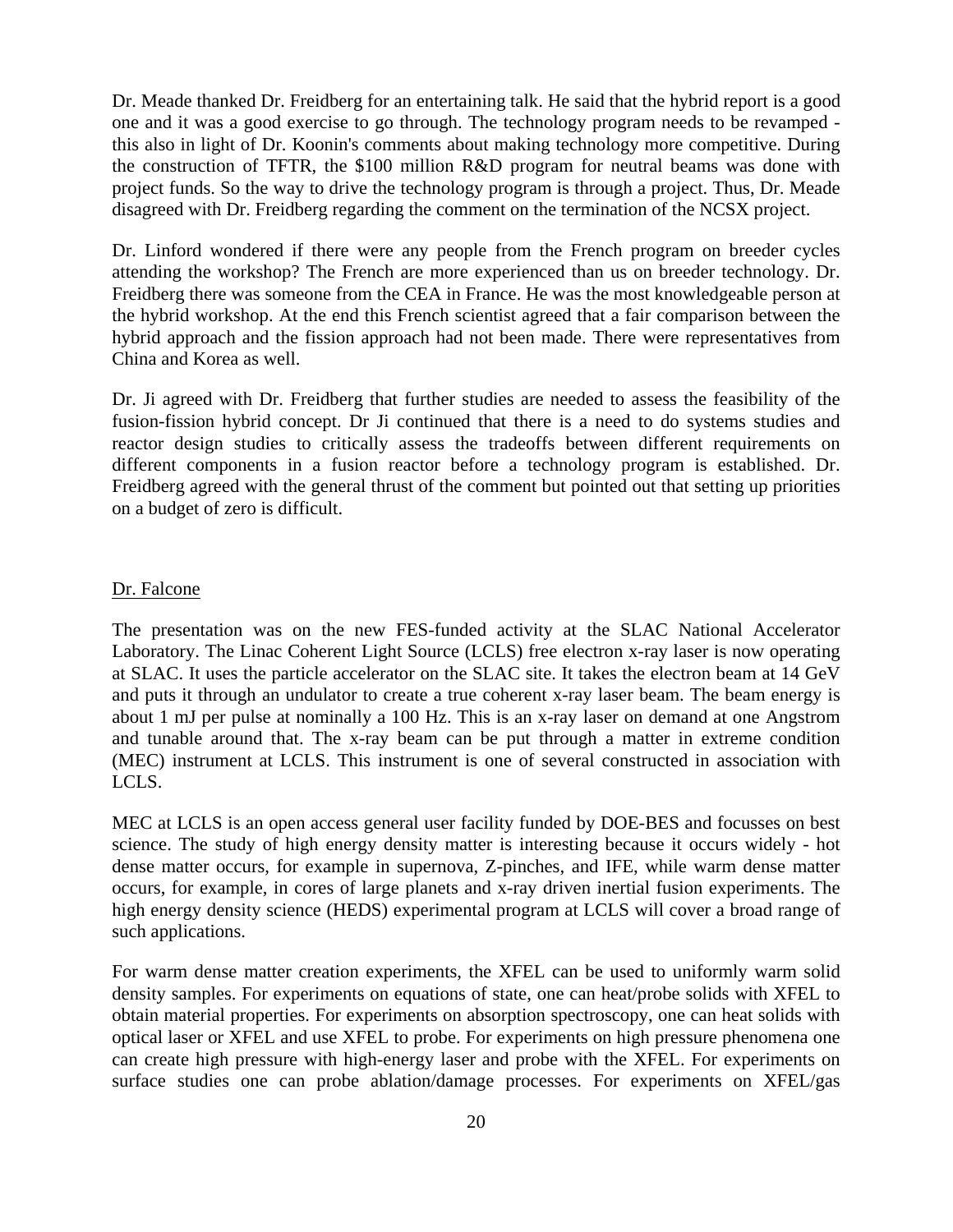interaction one can create exotic, long-lived highly perturbed electron distribution functions in dense plasmas. For XFEL/solid interaction studies one can use the XFEL to directly create extreme states of matter. For experiments on plasma spectroscopy, XFEL can be used as a pump and as a probe for atomic state. For diagnostic development, one can develop Thomson scattering, SAXS, interferometry, and radiography

In summary, LCLS is a general user facility providing open access with operations fully funded by BES. FES ARRA funding is being used for constructing the MEC instrument which focusses on high energy density science. FES funding is being requested for a strong in-house research group and proposal driven peer reviewed single investigator grants, and for laser systems upgrades.

A discussion session followed the presentation.

Dr. Cohen complimented the presentation and asked as to where does LCLS stand in the hierarch of SLAC? Dr. Falcone responded that it is the highest priority of the director. BES is paying for the LINAC and is essentially the owner of it.

Dr. Betti noted that an impressive list of science activities that can be carried out on the MEC station was presented. Are there are one or two activities that can be considered as revolutionary and breakthroughs? Dr. Falcone responded that the study of materials transformation and failure at high energy density will be revolutionized. The fact that one can visualize nano scale defects and structure in materials under high energy density conditions is very revolutionary. One can study the role of defects in material failures at short time and nano space scales. The other revolutionary topic will be the measurement of electron distribution function using the laser as a Thomson scattering diagnostic.

Dr. Hubbard asked if the research is classified and also when there will be a call for proposals? Dr. Falcone said that Stanford has a policy of not doing classified work. DOE has not yet decided on when the call for proposal will go out.

Dr. Meade asked about FES related activities that can be carried out on this facility. Dr. Falcone listed studies on materials failure (first wall), on spatial and temporal imaging of hydrodynamic instabilities in ICF, and on non local thermodynamic equilibrium.

Dr. Alexander asked if the facility is restricted to only those users who are funded by BES? Dr. Falcone responded that even NIH funded researchers can use the facility. In fact, any user funded by any agency is welcome.

Dr. Betti wondered about the difference between LCLS facility and the NDCX-II facility? Dr. Falcone noted that NDCX-II is an ion beam facility which LCLS is not. Also, NDCX-II operates in the nanosecond regime while LCLS is in the femtosecond regime.

Dr. Synakowski asked if other countries were interested in research on warm dense matter evolving from cold dense matter? Dr. Falcone said that the Europeans have lots of interest. In five years there will be a program in Hamburg, Germany. The United Kingdom is connected with the MEC facility.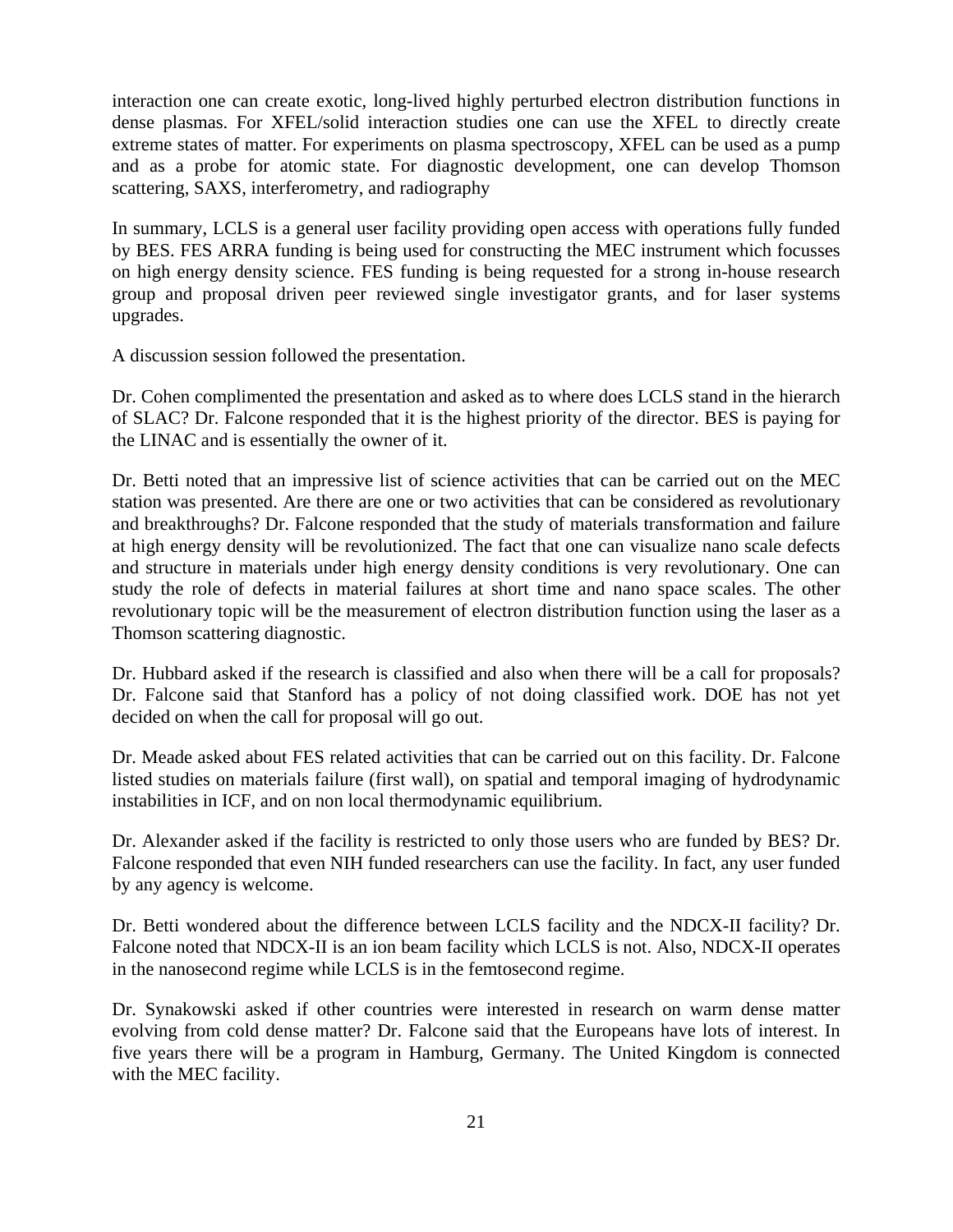#### Public comments and additional notes

Public comments: The committee heard five public comments. These were: Glenn Wurden on his disagreement with the new directions for the ICC program; Rob Goldston promoting a "Pilot Plant" as a pathway toward fusion commercialization; David Hill on experimental validation; Walter Sadowski on opportunities and offers of collaboration from Russia and China; and from Ron Stambaugh on common requirements for materials from fusion and advanced fission approaches.

Discussion of COV: Several minor amendments were discussed and approved by the committee. The sub-panel FESAC then voted and approved the COV report unanimously. A cover letter was drafted and approved. The final report and cover letter should be ready for transmittal in 1-2 weeks.

The final topic was a discussion of the timing and topics for the next FESAC meeting. Dr. Synakowski told the committee that he would aim for a meeting in 4-6 months, that is, in the August-September time frame. The committee brought up a number of issues which might be covered at that time. These included: A status report and discussion of the strategic planning process; the vision for an FNSF (fusion nuclear sciences facility) as a long-term program target and as an organizing principle for shorter term plans; the proposed material program especially interactions with other DOE offices and divisions (it was noted that this would be timely given the release of the nuclear energy research road map); an update on ITER technical status including U.S. participation in the TBM (test 21 blanket module) program; and a discussion of the role of laboratory scale experiments in validating models for non-FE plasma physics (particularly space and astrophysics.)

Dr. Abhay Ram Recording Secretary May 4, 2010 May 17, 2010

Respectfully Submitted Reviewed by FESAC members, speakers and the DFO and certified as correct by Dr. Martin Greenwald, FESAC Chair

Signed by Martin Greenwald, Chair of the Fusion Energy Sciences Advisory Committee on May 17, 2010

Martin greenwach

Martin Greenwald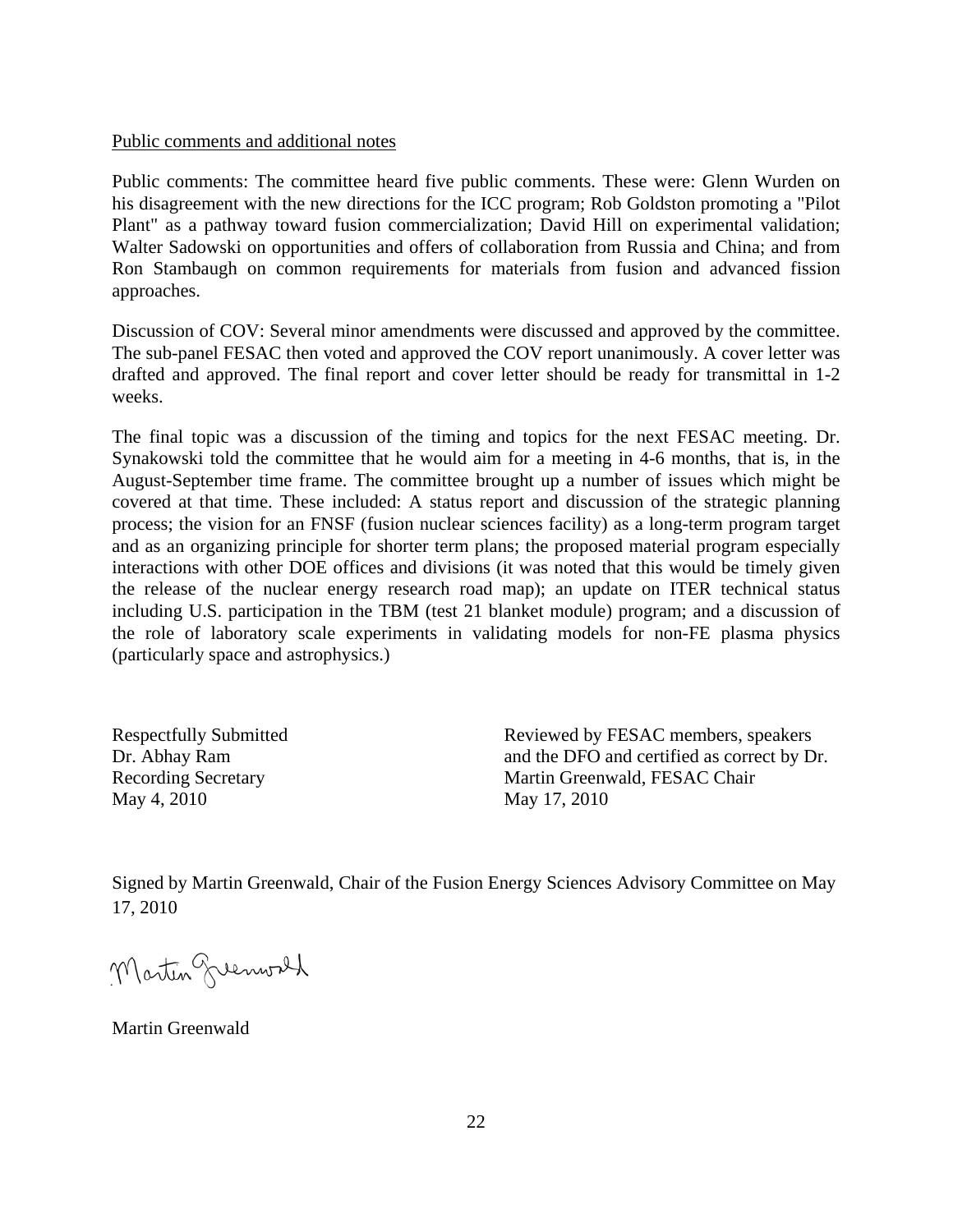## **FUSION ENERGY SCIENCES ADVISORY COMMITTEE 2008-2010**

Dr. Kathleen B. Alexander Division Leader Los Alamos National Laboratory MS P912 Los Alamos, NM 87545 Phone: 505-665-4750 Fax: 505-665-2326 Email: kbalexander@lanl.gov

Professor Riccardo Betti, Vice Chair Director, Fusion Science Center for Extreme States of Matter and Fast Ignition Physics Laboratory for Laser Energetics University of Rochester 250 East River Road Rochester, New York 14623 Phone: 585-275-8586 Fax: 585-273-1014 Email: [betti@me.rochester.edu](mailto:betti@me.rochester.edu)

Dr. Richard W. Callis, Director Heating and Current Drive Division General Atomics Room 34-107B P.O. Box 85608 San Diego, CA 92186 Phone: 858-455-3554 Fax: 858-455-4190 Email: [callis@fusion.gat.com](mailto:callis@fusion.gat.com)

Dr. Bruce Cohen Associate Program Leader for Magnetic Fusion Theory and Computations Fusion Energy Program Lawrence Livermore National Laboratory P.O. Box 808, L-630 Livermore, CA 94551 Phone : 925 422-9823 Fax : 925 423-3484 Email : [bcohen@llnl.gov](mailto:bcohen@llnl.gov)

Dr. Martin J. Greenwald, Chair Plasma Science and Fusion Center Massachusetts Institute of Technology NW17-107 175 Albany Street Cambridge, MA 02138 Phone: 617-253-6053 Fax: 617-253-0627 Email [g@psfc.mit.edu](mailto:g@psfc.mit.edu)

Dr. Amanda Hubbard Principal Research Scientist Plasma Science and Fusion Center Massachusetts Institute of Technology NW17-113 175 Albany Street Cambridge, MA 02139 Phone: 617-253-3220 Fax:617-258-0627 Email: [hubbard@psfc.mit.edu](mailto:hubbard@psfc.mit.edu)

Dr. Hantao Ji Principal Research Physicist Princeton Plasma Physics Laboratory P.O. Box 451 Princeton, New Jersey 08543 Phone: 609-243-2162 Fax:609-243-2418 Email: [hji@Princeton.edu](mailto:hji@Princeton.edu)

Dr. Ramon Leeper Department Manager Inertial Confinement Program Sandia National Laboratories P.O. Box 5800, MS 1196 Albuquerque, NM 87185 Phone: 505-845-7185 Fax: 505-845-7820 Email: [rjleepe@sandia.gov](mailto:rjleepe@sandia.gov)

Dr. Rulon K. Linford, Consultant Lawrence Livermore National Laboratory 1055 Aquarius Way Oakland, CA 94611 Phone: 510-597-1017 Email: [rulonkl@comcast.net](mailto:rulonkl@comcast.net)

Dr. Kathryn McCarthy Deputy Associate Laboratory Director Nuclear Science & Technology Idaho National Laboratory P.O. Box 1625 Idaho Falls, ID 83415-3860 Phone: 208-526-9392 Fax: 208-526-2930 Email: [kathryn.mccarthy@inl.gov](mailto:kathryn.mccarthy@inl.gov)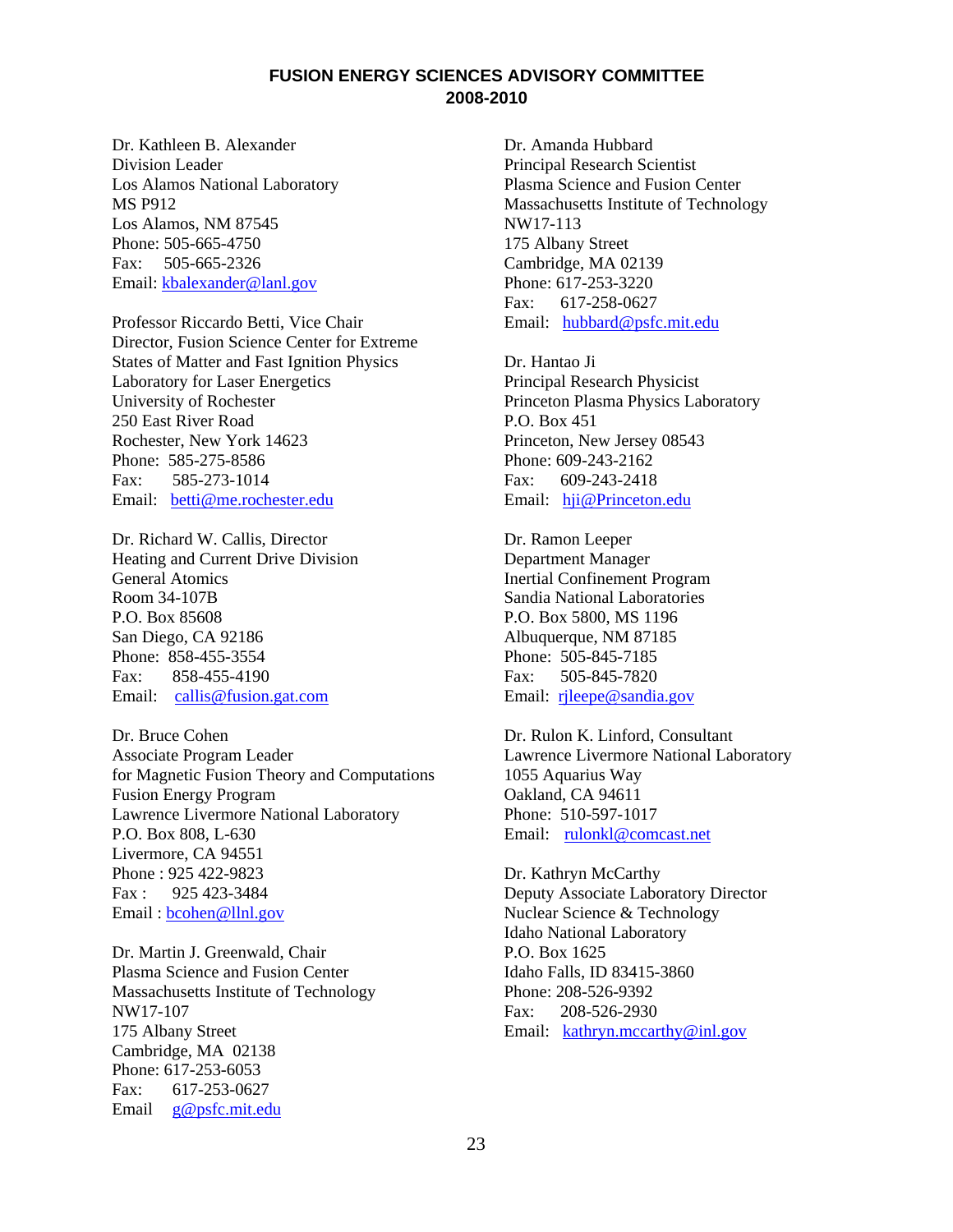Dr. Dale M. Meade Head, Fusion Innovation Research and Energy 48 Oakland Street Princeton, New Jersey 08540 Phone: 609-921-2882 Fax:609-243-3301 Email: [dmeade@pppl.gov](mailto:dmeade@pppl.gov)

Dr. Ellen Meeks Vice President of Product Development Reaction Design 6440 Lusk Boulevard, Suite D-205 San Diego, CA 92121 Phone: 925 447- 2223 Fax: 925 215-8430 Email: emeeks@reactiondesign.com

Dr. John Sheffield Senior Fellow Joint Institute for Secure and Sustainable Energy 314 Conference Center Bldg. Knoxville, TN 37996-4138 Phone: 865-974-3939 (770-643-8556) Fax: 865-974-4609 Email: [jsheffi1@utk.edu](mailto:jsheffi1@utk.edu)

Professor Edward Thomas, Jr. Professor of Physics Physics Department Auburn University Auburn University, AL 36849 Phone: 334-844-4126 Fax: 334-844-4613 Email: [etjr@physics.auburn.edu](mailto:etjr@physics.auburn.edu)

Dr. Nermin Uckan Distinguished Research Staff/ Program Leader for Advanced Studies Fusion Energy Division Oak Ridge National Laboratory One Bethel Valley Road Oak Ridge, TN, 37831 Phone: 865-574-1354 Fax:865-241-8231 Email: [uckanna@ornl.gov](mailto:uckanna@ornl.gov)

Dr. Michael Zarnstorff Principal Research Physicist Princeton Plasma Physics Laboratory P.O. Box 451 Princeton, NJ 08543 Phone: 609-243-3581 Fax: 609-243-2662 Email: [mzarnstorff@pppl.gov](mailto:mzarnstorff@pppl.gov)

Dr. Steven Zinkle Materials Science and Technology Division Oak Ridge National Laboratory P.O. Box 2008 Oak Ridge, TN 37831-6132 Phone: 865 574-4065 Fax: 865 574-4066 Email: zinklesj@ornl.gov